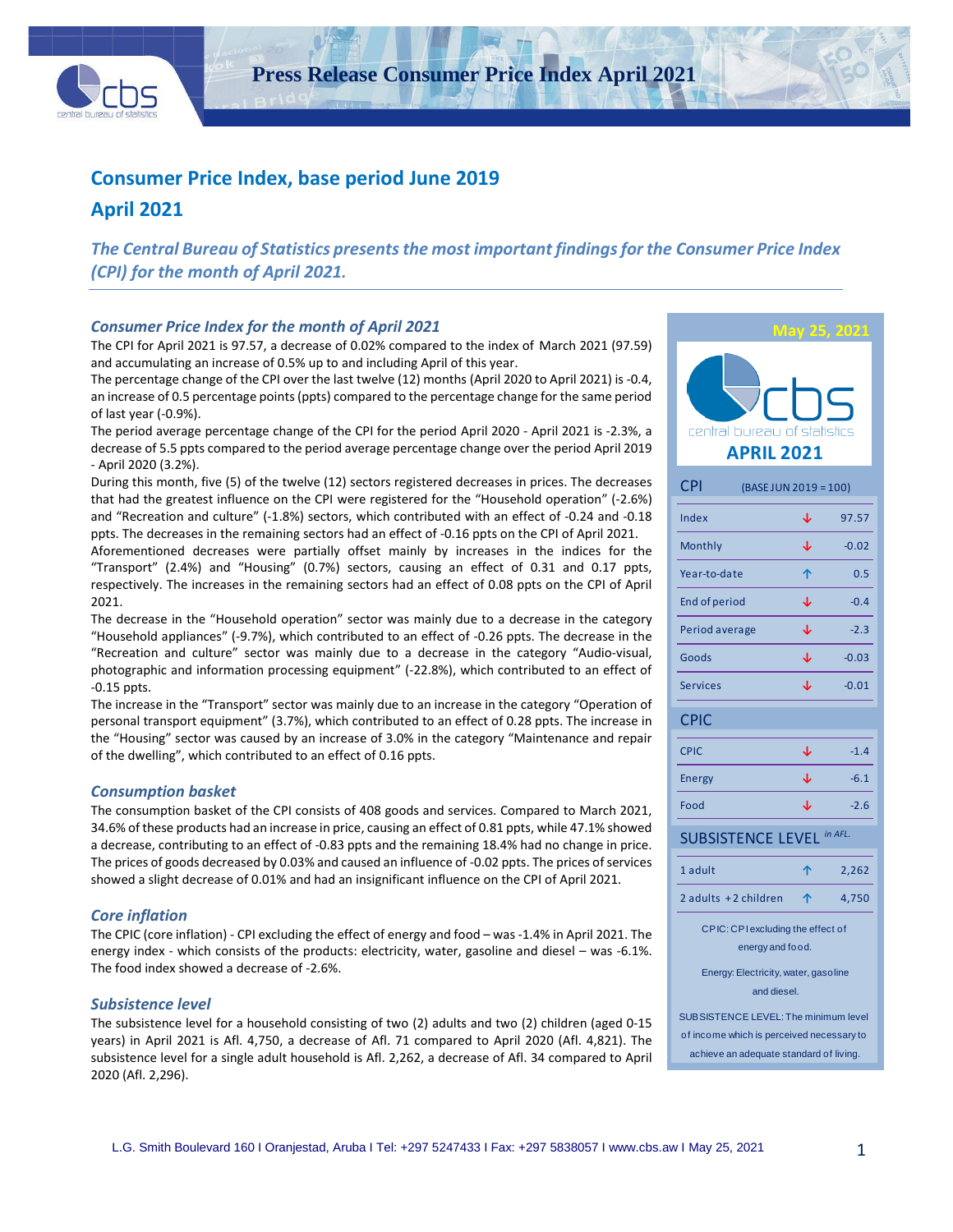

### Table 1 Overview percentage change of the CPI

|                                            | $Ar^{-20}$ | $Max-20$ | Jun-20 | $Jul-20$ | Aug-20 | $Sep-20$ | $Oct-20$ | <b>Nov-20</b> | Dec-20 | $Jan-21$ | $Feb-21$ | $Mar-21$ | Apr- $21$ |
|--------------------------------------------|------------|----------|--------|----------|--------|----------|----------|---------------|--------|----------|----------|----------|-----------|
| Index                                      | 97.93      | 97.63    | 97.14  | 96.83    | 97.45  | 97.14    | 96.97    | 96.93         | 97.06  | 96.89    | 97.00    | 97.59    | 97.57     |
| Monthly                                    | $-0.8$     | $-0.3$   | $-0.5$ | $-0.3$   | 0.6    | $-0.3$   | $-0.2$   | $-0.04$       | 0.1    | $-0.2$   | 0.1      | 0.6      | $-0.02$   |
| Year-to-date                               | $-2.2$     | $-2.5$   | $-3.0$ | $-3.3$   | $-2.7$ | $-3.0$   | $-3.2$   | $-3.2$        | $-3.1$ | $-0.2$   | $-0.1$   | 0.5      | 0.5       |
| End of period                              | $-0.9$     | $-1.6$   | $-2.9$ | $-3.2$   | $-2.5$ | $-2.3$   | $-2.8$   | $-2.7$        | $-3.1$ | $-2.7$   | $-1.9$   | $-1.1$   | $-0.4$    |
| Period average                             | 3.2        | 2.6      | 2.0    | 1.4      | 0.9    | 0.4      | $-0.2$   | $-0.8$        | $-1.3$ | $-1.8$   | $-2.2$   | $-2.3$   | $-2.3$    |
| Goods                                      | $-1.4$     | $-0.5$   | $-0.9$ | 0.1      | 1.4    | $-0.6$   | $-0.2$   | $-0.2$        | 0.0    | $-0.2$   | 0.4      | 1.2      | 1.2       |
| <b>Services</b>                            | 0.2        | 0.0      | 0.0    | $-0.9$   | $-0.4$ | 0.07     | $-0.1$   | 0.1           | 0.3    | $-0.2$   | $-0.3$   | $-0.1$   | $-0.1$    |
| <b>CPIC</b>                                | 3.4        | 3.1      | 2.7    | 2.3      | 1.9    | 1.5      | 1.0      | 0.5           | 0.1    | $-0.5$   | $-0.9$   | $-1.2$   | $-1.4$    |
| Energy                                     | $-0.2$     | $-1.5$   | $-2.7$ | $-3.6$   | $-4.6$ | $-5.4$   | $-6.2$   | $-6.9$        | $-7.9$ | $-8.0$   | $-7.9$   | $-7.5$   | $-6.1$    |
| Food                                       | 7.4        | 6.2      | 4.9    | 3.7      | 2.6    | 1.6      | 0.7      | $-0.1$        | $-0.8$ | $-1.5$   | $-2.0$   | $-2.3$   | $-2.6$    |
| 1 adult                                    | 2,296      | 2,283    | 2,277  | 2,267    | 2,276  | 2,277    | 2,273    | 2,266         | 2,265  | 2,257    | 2,258    | 2,258    | 2,262     |
| 2 adults $+2$ children                     | 4,821      | 4,794    | 4,782  | 4,760    | 4,781  | 4,782    | 4,773    | 4,759         | 4,757  | 4,739    | 4,742    | 4,741    | 4,750     |
| Source: Central Bureau of Statistics Aruba |            |          |        |          |        |          |          |               |        |          |          |          |           |

*Source: Central Bureau of Statistics Aruba*

| Table 2 Percentage change by sector  |             |         |         |                    |                 |                 |  |  |  |  |  |  |
|--------------------------------------|-------------|---------|---------|--------------------|-----------------|-----------------|--|--|--|--|--|--|
|                                      |             |         |         | Percentage changes |                 |                 |  |  |  |  |  |  |
|                                      | Weight      | Effect  | Monthly | Year-to-date       | End of period   | Period average  |  |  |  |  |  |  |
| Sector                               | coefficient | Mar-Apr | Mar-Apr | Dec-Apr            | Apr 20 - Apr 21 | Apr 20 - Apr 21 |  |  |  |  |  |  |
| <b>CPI</b>                           | 10,000.0    | $-0.02$ | $-0.02$ | 0.5                | $-0.4$          | $-2.3$          |  |  |  |  |  |  |
| 01. Food and non-alcoholic beverages | 1,087.7     | 0.05    | 0.5     | $-0.2$             | $-2.5$          | $-2.3$          |  |  |  |  |  |  |
| 02. Alcoholic beverages and tobacco  | 78.2        | 0.00    | 0.2     | 0.7                | 0.0             | 0.4             |  |  |  |  |  |  |
| 03. Clothing and footwear            | 276.8       | $-0.11$ | $-4.6$  | $-11.3$            | $-17.1$         | $-7.6$          |  |  |  |  |  |  |
| 04. Housing                          | 2,522.2     | 0.17    | 0.7     | 0.4                | 0.9             | $-1.4$          |  |  |  |  |  |  |
| 05. Household operation              | 929.2       | $-0.24$ | $-2.6$  | $-0.7$             | $-2.3$          | $-4.0$          |  |  |  |  |  |  |
| 06. Health                           | 223.1       | 0.01    | 0.3     | $-1.3$             | $-2.9$          | $-2.2$          |  |  |  |  |  |  |
| 07. Transport                        | 1,257.4     | 0.31    | 2.4     | 10.4               | 11.3            | $-5.9$          |  |  |  |  |  |  |
| 08. Communications                   | 849.6       | 0.03    | 0.3     | 0.3                | 0.9             | 0.1             |  |  |  |  |  |  |
| 09. Recreation and culture           | 1,013.3     | $-0.18$ | $-1.8$  | $-3.1$             | $-6.8$          | $-2.5$          |  |  |  |  |  |  |
| 10. Education                        | 98.0        | 0.00    | 0.0     | 0.0                | 0.0             | 0.1             |  |  |  |  |  |  |
| 11. Restaurants and hotels           | 442.0       | 0.00    | 0.0     | $-0.9$             | $-1.7$          | 0.7             |  |  |  |  |  |  |
| 12. Miscellaneous goods and services | 1,222.6     | $-0.05$ | $-0.4$  | $-0.5$             | $-1.1$          | $-0.9$          |  |  |  |  |  |  |
|                                      |             |         |         |                    |                 |                 |  |  |  |  |  |  |

*Source: Central Bureau of Statistics Aruba*

ļ

Table 3 Categories with the greatest positive effect on the CPI of April 2021

| Category                                   | Monthly,<br>change | Effect |
|--------------------------------------------|--------------------|--------|
| Operation of personal transport equipment  | 3.7                | 0.28   |
| Maintenance and repair of the dwelling     | 3.0                | 0.16   |
| Food                                       | 0.6                | 0.05   |
| Source: Central Bureau of Statistics Aruba |                    |        |

### Table 4 Categories with the greatest negative effect on the CPI of April 2021

|                                            | Monthly | Effect  |
|--------------------------------------------|---------|---------|
| Category                                   | change  |         |
| Household appliances                       | $-9.7$  | $-0.26$ |
| Audio-visual, photographic and information |         |         |
| processing equipment                       | $-22.8$ | $-0.15$ |
| Clothing                                   | $-4.8$  | $-0.09$ |
| Holidays                                   | $-1.7$  | $-0.05$ |
| Source: Central Bureau of Statistics Aruba |         |         |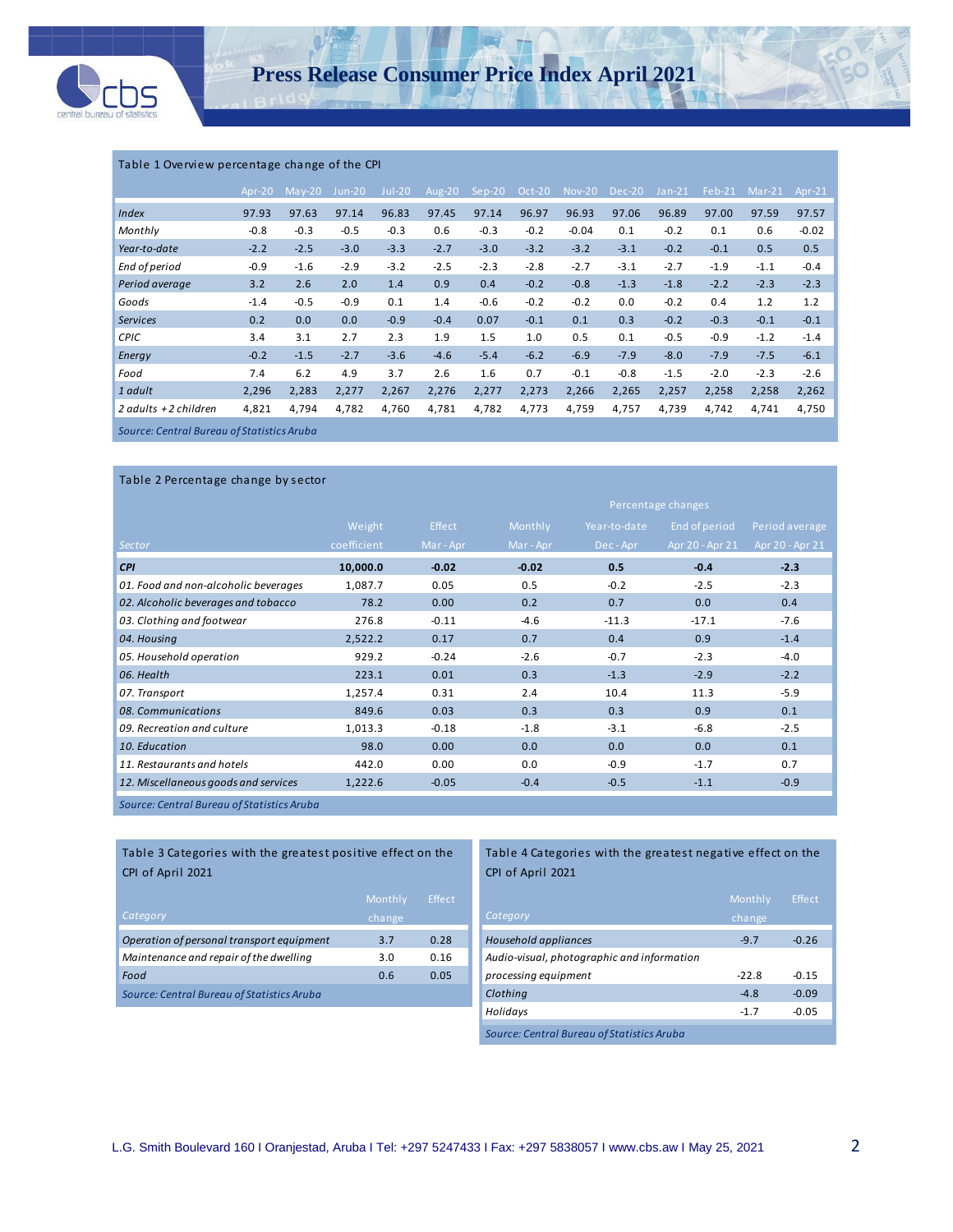

### **Change in prices of crude oil, utilities, gasoline and diesel in April 2021**

The prices of utilities (electricity and water), gasoline and diesel are for the greater part determined by international crude oil prices. In April 2021 the average price per barrel of crude oil (US\$ 61.52) had a decrease of US\$ 1.10 (-1.8%) compared to March 2021 (US\$ 62.62).

The prices of electricity and water did not change compared to March 2021. Subsequently, the average electricity price per household remained at Afl. 240.09, while the average price of water per household remained at Afl. 137.05.

In April 2021 the price of gasoline registered an increase of Afl. 12.82 cents (6.1%) and had an effect of 0.27 ppts on the CPI. The price of diesel registered an increase of Afl. 4.90 cents (2.9%) and had an effect of 0.01 ppt on the CPI of April 2021.

In April 2021, utilities, gasoline and diesel as a group showed an increase in price of 1.7% compared to March 2021, and had an influence of 0.28 ppts on the CPI, while the remaining 404 goods and services, as a group, show a decrease of 0.4% and had an effect of -0.30 ppts on the CPI*.*

### Table 6 Effect on the CPI of April 2021 of goods and services which are dependent on crude oil prices

|                                            | Weight   | Monthly | <b>Effect</b> |  |  |  |  |  |  |  |
|--------------------------------------------|----------|---------|---------------|--|--|--|--|--|--|--|
| Category                                   |          | change  |               |  |  |  |  |  |  |  |
| Electricity                                | 810.2    | 0.0     | 0.00          |  |  |  |  |  |  |  |
| Gasoline                                   | 430.5    | 6.1     | 0.27          |  |  |  |  |  |  |  |
| Water                                      | 367.3    | 0.0     | 0.00          |  |  |  |  |  |  |  |
| Diesel                                     | 30.2     | 2.9     | 0.01          |  |  |  |  |  |  |  |
| <b>Total group</b>                         | 1,638.1  | 1.7     | 0.28          |  |  |  |  |  |  |  |
| Remaining goods and services               | 8.361.9  | $-0.4$  | $-0.30$       |  |  |  |  |  |  |  |
| CPI                                        | 10.000.0 | $-0.02$ | $-0.02$       |  |  |  |  |  |  |  |
| Source: Central Bureau of Statistics Aruba |          |         |               |  |  |  |  |  |  |  |

|                                            | Table 5 Prices of crude oil, utilities, gasoline and diesel, 2020 - 2021 |                |                                                |        |        |               |        |       |                |                                                |        |        |               |               |  |
|--------------------------------------------|--------------------------------------------------------------------------|----------------|------------------------------------------------|--------|--------|---------------|--------|-------|----------------|------------------------------------------------|--------|--------|---------------|---------------|--|
|                                            |                                                                          |                | 2020                                           |        |        |               |        | 2021  |                |                                                |        |        |               |               |  |
|                                            |                                                                          | Total          | Total                                          |        |        |               |        |       | Total          | Total                                          |        |        |               |               |  |
|                                            | Crude                                                                    |                | energy charge energy charge                    |        |        |               |        | Crude | energy charge  | energy charge                                  |        |        |               |               |  |
| Month                                      | oil                                                                      | $\leq$ 500 kWh | 501-1000 kWh Electricity Water Gasoline Diesel |        |        |               |        | oil   | $\leq$ 500 kWh | 501-1000 kWh Electricity Water Gasoline Diesel |        |        |               |               |  |
| January                                    | 57.92                                                                    | 31.09          | 31.99                                          | 240.09 | 137.05 | 204.60 179.20 |        | 51.23 | 31.09          | 31.99                                          | 240.09 | 137.05 |               | 185.90 152.40 |  |
| March                                      | 50.67                                                                    | 31.09          | 31.99                                          | 240.09 | 137.05 | 201.90        | 172.40 | 59.10 | 31.09          | 31.99                                          | 240.09 | 137.05 | 196.30        | 158.60        |  |
| March                                      | 30.40                                                                    | 31.09          | 31.99                                          | 240.09 | 137.05 | 197.20        | 160.60 | 62.62 | 31.09          | 31.99                                          | 240.09 | 137.05 |               | 208.78 170.90 |  |
| April                                      | 17.39                                                                    | 31.09          | 31.99                                          | 240.09 | 137.05 | 160.60        | 136.70 | 61.52 | 31.09          | 31.99                                          | 240.09 | 137.05 | 221.60        | 175.80        |  |
| May                                        | 26.57                                                                    | 31.09          | 31.99                                          | 240.09 | 137.05 | 144.70 119.00 |        |       |                |                                                |        |        |               |               |  |
| June                                       | 38.19                                                                    | 31.09          | 31.99                                          | 240.09 | 137.05 | 160.50        | 121.60 |       |                |                                                |        |        |               |               |  |
| July                                       | 40.58                                                                    | 31.09          | 31.99                                          | 240.09 | 137.05 | 174.90        | 135.00 |       |                |                                                |        |        |               |               |  |
| August                                     | 42.33                                                                    | 31.09          | 31.99                                          | 240.09 | 137.05 | 178.10        | 140.70 |       |                |                                                |        |        |               |               |  |
| September                                  | 39.64                                                                    | 31.09          | 31.99                                          | 240.09 | 137.05 | 180.20        | 140.50 |       |                |                                                |        |        |               |               |  |
| October                                    | 39.45                                                                    | 31.09          | 31.99                                          | 240.09 | 137.05 | 178.90 135.00 |        |       |                |                                                |        |        |               |               |  |
| <b>November</b>                            | 41.07                                                                    | 31.09          | 31.99                                          | 240.09 | 137.05 | 176.80        | 136.10 |       |                |                                                |        |        |               |               |  |
| December                                   | 46.78                                                                    | 31.09          | 31.99                                          | 240.09 | 137.05 | 176.70        | 142.30 |       |                |                                                |        |        |               |               |  |
|                                            |                                                                          |                |                                                |        |        |               |        |       |                |                                                |        |        |               |               |  |
| <b>Yearly Average</b>                      | 39.25                                                                    | 31.09          | 31.99                                          | 240.09 | 137.05 | 177.93 143.26 |        | 58.62 | 31.09          | 31.99                                          | 240.09 | 137.05 | 203.14 164.43 |               |  |
| Source: Central Bureau of Statistics Aruba |                                                                          |                |                                                |        |        |               |        |       |                |                                                |        |        |               |               |  |

*<sup>1</sup> Average West Texas Intermediate (WTI) crude oil price per barrel in US\$ (Source: U.S. Energy Information Administration)*

*<sup>2</sup> Total energy charge in Afl. cents per kWh* 

*<sup>3</sup> Electricty price in Afl. is based on an average household usage of 725.5 kWh*

*<sup>4</sup> Water price in Afl. is based on an average household usage in m <sup>3</sup>*

*<sup>5</sup> Gasoline and diesel prices in Afl. cents per liter*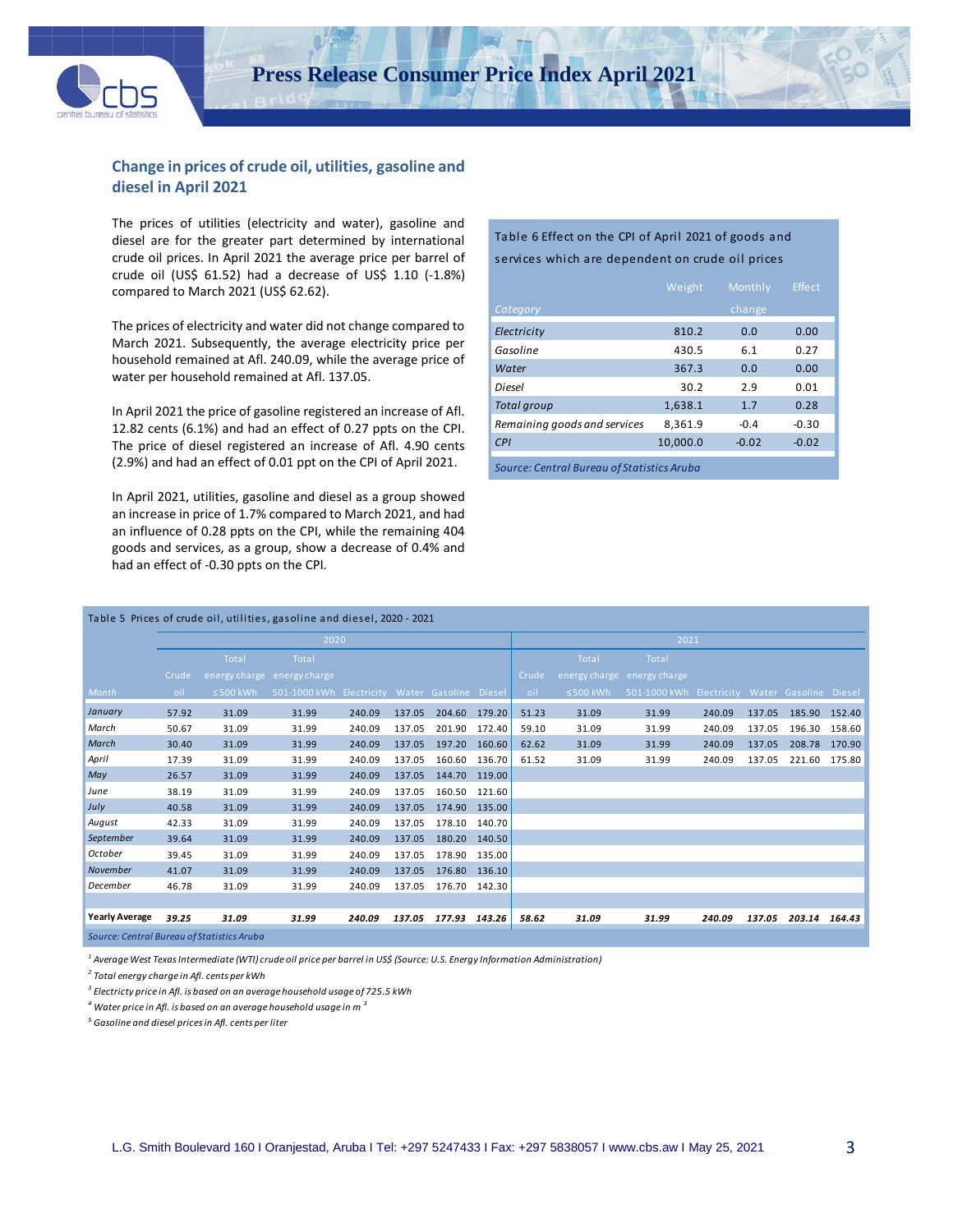

## **Change in prices of Food & catering services in April 2021**

The "Food & catering services" index showed an increase of 0.3% in April 2021, after declining in each of the six previous months. The index for "Food at home" showed an increase of 0.5% in April, as seven (7) of the eleven (11) "Food at home" indices increased in April 2021. The "Potatoes and other tubers" index registered the largest increase (1.7%) in April 2021. Furthermore, increases were posted in the indices for "Meat" (1.2%), "Vegetables" (0.8%), "Bread and cereals" (0.6%) and "Milk, cheese and eggs" (0.5%).

The "Sugar, jam, honey and other confectionery" (-0.5%) index registered the largest decrease in April 2021. Furthermore, decreases were posted in the indices for "Nonalcoholic beverages" (-0.3%), "Oils and fats" (-0.2%) and "Fruit" (-0.2%).

Over the last twelve (12) months, the "Food & catering services" has decreased by 1.6%. The "Food at home" index showed a decrease of 2.5%. The "Potatoes and other tubers" index decreased by 11.7%, the largest decrease among the "Food at home" food groups, while the "Sugar, jam, honey and other confectionery" index increased by 0.8%, the only increase among the "Food at home" food groups.

The index for "Food away from home" decreased by 0.02% in April 2021 and has increased by 0.5% over the last twelve (12) months.

In April 2021, "Food at home" and "Food away from home" as a group showed an increase in price of 0.3% compared to March 2021, and had an influence of 0.05 ppts on the CPI, while the remaining goods and services, as a group, experienced a decrease in price of 0.1%, causing an effect of -0.07 ppts on the CPI.

# Table 8 Effect on the CPI of April 2021 of Food at

home and Food away from home

|                                            | Weight   | Monthly | Effect  |
|--------------------------------------------|----------|---------|---------|
| Category                                   |          | change  |         |
| Food at home                               | 1,087.7  | 0.5     | 0.05    |
| Food away from home                        | 429.8    | $-0.02$ | 0.00    |
| <b>Total group</b>                         | 1,517.5  | 0.3     | 0.05    |
| Remaining goods and services               | 8,482.5  | $-0.1$  | $-0.07$ |
| CPI                                        | 10,000.0 | $-0.02$ | $-0.02$ |
| Source: Central Bureau of Statistics Aruba |          |         |         |

| Table 7 Percentage change for Food & catering services |             |        |                |        |         |                    |                 |           |                 |  |  |
|--------------------------------------------------------|-------------|--------|----------------|--------|---------|--------------------|-----------------|-----------|-----------------|--|--|
|                                                        |             |        | <b>Indices</b> |        |         | Percentage changes |                 |           | Effect          |  |  |
|                                                        |             |        |                |        |         |                    |                 |           |                 |  |  |
|                                                        | Weight      |        |                |        | Monthly | Monthly            | End of period   | Monthly   | End of period   |  |  |
|                                                        | coefficient | Apr-20 | $Mar-21$       | Apr-21 | Feb-Mar | Mar - Apr          | Apr 20 - Apr 21 | Mar - Apr | Apr 20 - Apr 21 |  |  |
| <b>Food &amp; catering services</b>                    | 1,517.5     | 100.00 | 98.03          | 98.35  | $-0.2$  | 0.3                | $-1.6$          | 0.049     | $-0.255$        |  |  |
| <b>Food at home</b>                                    | 1,087.7     | 99.02  | 96.09          | 96.54  | $-0.3$  | 0.5                | $-2.5$          | 0.050     | $-0.276$        |  |  |
| <b>Bread and cereals</b>                               | 178.1       | 100.05 | 95.87          | 96.47  | $-0.6$  | 0.6                | $-3.6$          | 0.011     | $-0.065$        |  |  |
| Meat                                                   | 242.5       | 100.08 | 98.01          | 99.20  | 0.2     | 1.2                | $-0.9$          | 0.030     | $-0.022$        |  |  |
| Fish and other seafood                                 | 49.0        | 100.15 | 98.92          | 98.99  | 0.3     | 0.1                | $-1.2$          | 0.000     | $-0.006$        |  |  |
| Milk, cheese and eggs                                  | 135.3       | 102.78 | 101.21         | 101.72 | $-0.3$  | 0.5                | $-1.0$          | 0.007     | $-0.015$        |  |  |
| Oils and fats                                          | 32.2        | 99.37  | 95.76          | 95.54  | 0.9     | $-0.2$             | $-3.9$          | $-0.001$  | $-0.013$        |  |  |
| Fruit                                                  | 97.6        | 95.10  | 91.47          | 91.29  | $-0.8$  | $-0.2$             | $-4.0$          | $-0.002$  | $-0.038$        |  |  |
| Potatoes and other tubers                              | 18.2        | 85.09  | 73.85          | 75.12  | 1.1     | 1.7                | $-11.7$         | 0.002     | $-0.019$        |  |  |
| Vegetables                                             | 89.1        | 90.57  | 80.09          | 80.72  | $-4.4$  | 0.8                | $-10.9$         | 0.006     | $-0.090$        |  |  |
| Sugar, jam, honey and other confectionery              | 42.0        | 100.57 | 101.92         | 101.39 | 0.3     | $-0.5$             | 0.8             | $-0.002$  | 0.004           |  |  |
| Food products n.e.c.                                   | 80.1        | 100.17 | 98.94          | 99.21  | $-0.3$  | 0.3                | $-1.0$          | 0.002     | $-0.008$        |  |  |
| Non-alcoholic beverages                                | 123.6       | 100.80 | 100.62         | 100.35 | 0.7     | $-0.3$             | $-0.4$          | $-0.003$  | $-0.002$        |  |  |
| Food away from home                                    | 429.8       | 102.46 | 102.95         | 102.93 | 0.2     | $-0.02$            | 0.5             | $-0.001$  | 0.021           |  |  |
| Other goods and services                               | 8,482.5     | 97.56  | 97.52          | 97.43  | 0.8     | $-0.1$             | $-0.1$          | $-0.071$  | $-0.107$        |  |  |
| Other goods                                            | 4,735.8     | 94.96  | 96.14          | 96.00  | 1.5     | $-0.1$             | 1.1             | $-0.069$  | 0.499           |  |  |
| Other services                                         | 3,746.7     | 100.84 | 99.26          | 99.25  | $-0.2$  | 0.0                | $-1.6$          | $-0.002$  | $-0.606$        |  |  |
| <b>CPI</b>                                             | 10,000.0    | 97.93  | 97.59          | 97.57  | 0.6     | $-0.02$            | $-0.4$          | $-0.022$  | $-0.362$        |  |  |
| Source: Central Bureau of Statistics Aruba             |             |        |                |        |         |                    |                 |           |                 |  |  |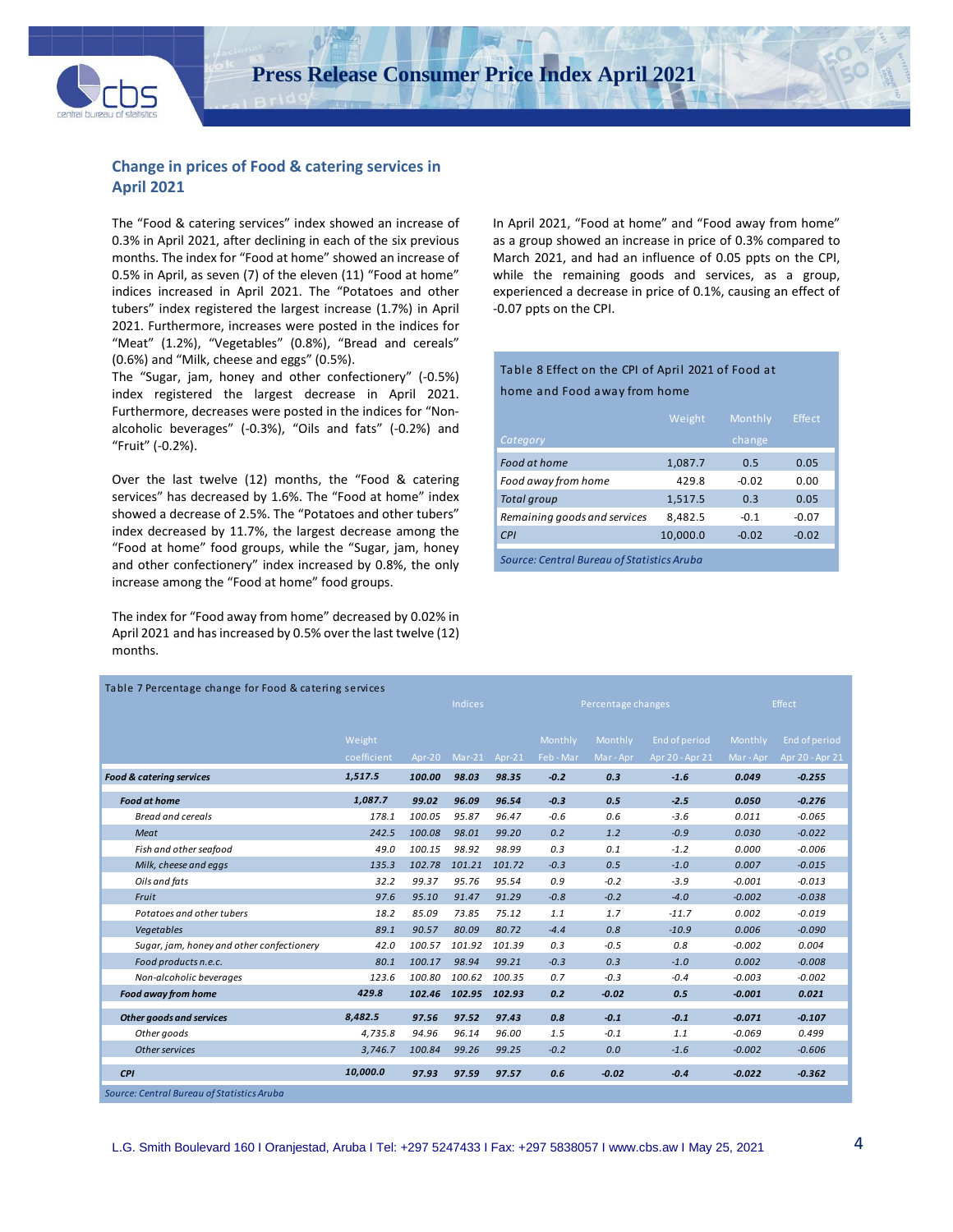**Monthly & Yearly Changes (%) in the Consumer Price Index for April 2021, Total Population (Jun 2019 = 100)**

| <b>DESCRIPTION</b>                                                                               | <b>WEIGHT</b>                    | 2020                        | 2020                                                                | 2021                 | 2021           | <b>Monthly</b>    | Ytd                | <b>End of period</b> | <b>Period average</b> |
|--------------------------------------------------------------------------------------------------|----------------------------------|-----------------------------|---------------------------------------------------------------------|----------------------|----------------|-------------------|--------------------|----------------------|-----------------------|
|                                                                                                  | coefficient                      | Apr                         | <b>Dec</b>                                                          | Mar                  | Apr            | Mar - Apr         | Dec - Apr          | Apr 19 - Apr 20      | Apr 19 - Apr 20       |
| Food and non-alcoholic beverages                                                                 | 1,087.7 99.02 96.70              |                             |                                                                     | 96.09                | 96.54          | 0.5               | $-0.2$             | $-2.5$               | $-2.3$                |
| Food                                                                                             |                                  | 964.1 98.80                 | 96.26                                                               |                      | 95.51 96.05    | 0.6               | $-0.2$             | $-2.8$               | $-2.6$                |
| Non-alcoholic beverages                                                                          |                                  |                             | 123.6 100.80 100.16 100.62 100.35                                   |                      |                | $-0.3$            | 0.2                | $-0.4$               | $-0.1$                |
| Alcoholic beverages and tobacco                                                                  |                                  |                             | 78.2 100.55 99.87 100.38 100.57                                     |                      |                | 0.2               | 0.7                | 0.0                  | 0.4                   |
| Alcoholic beverages for consumption at home                                                      |                                  | 62.2 99.34                  | 98.46                                                               |                      | 98.85 99.07    | 0.2               | 0.6                | $-0.3$               | $-0.5$                |
| Tobacco                                                                                          |                                  |                             | 16.0 105.27 105.36 106.33 106.38                                    |                      |                | 0.0               | 1.0                | 1.1                  | 3.5                   |
|                                                                                                  |                                  |                             |                                                                     |                      |                |                   |                    |                      |                       |
| <b>Clothing and footwear</b><br>Clothing                                                         | 276.8                            | 99.98<br>212.8 100.70 94.23 | 93.45                                                               | 86.92 82.91<br>87.93 | 83.73          | $-4.6$<br>$-4.8$  | $-11.3$<br>$-11.1$ | $-17.1$<br>$-16.9$   | $-7.6$<br>$-6.8$      |
| Footwear                                                                                         |                                  | 64.0 97.58                  | 90.85 83.56 80.18                                                   |                      |                | $-4.0$            | $-11.7$            | $-17.8$              | $-10.3$               |
|                                                                                                  |                                  |                             |                                                                     |                      |                |                   |                    |                      |                       |
| Housing                                                                                          | 2,522.2 97.47 97.98 97.68 98.35  |                             |                                                                     |                      |                | 0.7               | 0.4                | 0.9                  | $-1.4$                |
| Actual rentals for housing<br>Imputed rentals for housing                                        |                                  |                             | 666.7 101.25 102.26 102.64 102.76<br>34.4 98.55 98.52 95.74 98.61   |                      |                | 0.1<br>3.0        | 0.5<br>0.1         | 1.5<br>0.1           | 1.5<br>$-2.0$         |
| Maintenance and repair of the dwelling                                                           |                                  |                             | 517.0 100.03 101.19 99.43 102.37                                    |                      |                | 3.0               | 1.2                | 2.3                  | 0.9                   |
| Water supply and miscellaneous services relating to the dwelling                                 |                                  |                             | 463.6 101.35 101.35 101.35 101.35                                   |                      |                | 0.0               | 0.0                | 0.0                  | 0.8                   |
| Electricity, gas and other fuels                                                                 |                                  |                             | 840.4 90.72 90.72 90.72 90.72                                       |                      |                | 0.0               | 0.0                | 0.0                  | $-6.4$                |
|                                                                                                  |                                  |                             |                                                                     |                      |                |                   |                    |                      |                       |
| <b>Household operation</b><br>Furniture, furnishings, carpets and other floor coverings          | 128.8                            | 929.2 98.28<br>96.31        | 96.66<br>78.66                                                      | 98.56<br>81.17       | 96.00<br>81.50 | $-2.6$<br>0.4     | $-0.7$<br>3.6      | $-2.3$<br>$-15.4$    | $-4.0$<br>$-17.0$     |
| <b>Household textiles</b>                                                                        | 58.6                             | 90.46                       | 83.92                                                               | 79.25                | 77.46          | $-2.3$            | $-7.7$             | $-14.4$              | $-12.2$               |
| Household appliances                                                                             | 246.0                            | 94.15                       |                                                                     | 97.52 105.70 95.47   |                | $-9.7$            | $-2.1$             | 1.4                  | $-6.4$                |
| Glassware, tableware and household utensils                                                      |                                  |                             | 17.2 101.71 86.32 82.90 78.56                                       |                      |                | $-5.2$            | $-9.0$             | $-22.8$              | $-8.5$                |
| Tools and equipment for house and garden                                                         |                                  |                             | 58.2 103.09 114.57 109.83 114.99                                    |                      |                | 4.7               | 0.4                | 11.5                 | 7.7                   |
| Goods and services for routine household maintenance and cleaning                                |                                  |                             | 420.5 101.59 101.40 101.47 101.42                                   |                      |                | 0.0               | 0.0                | $-0.2$               | 1.0                   |
| Health                                                                                           |                                  | 223.1 99.38                 | 97.76                                                               | 96.21 96.47          |                | 0.3               | $-1.3$             | $-2.9$               | $-2.2$                |
| Medical products, appliances and equipment                                                       | 152.3                            | 98.77                       |                                                                     | 96.41 95.42 95.97    |                | 0.6               | $-0.5$             | $-2.8$               | $-2.9$                |
| Out-patient services                                                                             |                                  |                             | 52.4 100.00 98.12 96.52 95.61                                       |                      |                | $-0.9$            | $-2.6$             | $-4.4$               | $-1.6$                |
| Other treatments                                                                                 | 7.8                              | 99.39                       | 96.49                                                               | 94.13 92.77          |                | $-1.4$            | $-3.9$             | $-6.7$               | $-3.3$                |
| Health products and services n.e.c.                                                              |                                  |                             | 10.5 105.04 116.56 107.62 110.69                                    |                      |                | 2.9               | $-5.0$             | 5.4                  | 6.2                   |
| Transport                                                                                        | 1,257.4                          | 90.13                       | 90.90                                                               | 97.95                | 100.35         | 2.4               | 10.4               | 11.3                 | -5.9                  |
| Purchase of vehicles                                                                             |                                  | 442.6 97.85                 | 94.83                                                               | 98.69                | 98.75          | 0.1               | 4.1                | 0.9                  | $-4.7$                |
| Operation of personal transport equipment                                                        |                                  | 763.3 85.94                 | 89.67                                                               |                      | 99.05 102.68   | 3.7               | 14.5               | 19.5                 | $-6.2$                |
| <b>Transport services</b>                                                                        |                                  | 51.5 85.84                  |                                                                     | 75.35 75.28 79.63    |                | 5.8               | 5.7                | $-7.2$               | $-11.8$               |
| <b>Communications</b>                                                                            |                                  | 849.6 99.24                 | 99.80                                                               |                      | 99.79 100.09   | 0.3               | 0.3                | 0.9                  | 0.1                   |
| Telephone and telefax equipment                                                                  |                                  | 43.8 85.30                  |                                                                     | 93.97 93.63 99.46    |                | $6.2$             | 5.8                | 16.6                 | 1.3                   |
| Telephone and telefax services                                                                   |                                  |                             | 805.8 100.00 100.12 100.12 100.12                                   |                      |                | 0.0               | 0.0                | 0.1                  | 0.1                   |
|                                                                                                  |                                  |                             |                                                                     |                      |                |                   |                    |                      |                       |
| <b>Recreation and culture</b><br>Audio-visual, photographic and information processing equipment | 1,013.3 101.14 97.20             |                             | 58.5 89.61 87.99 108.35 83.65                                       | 95.98 94.23          |                | $-1.8$<br>$-22.8$ | $-3.1$<br>$-4.9$   | -6.8<br>$-6.7$       | $-2.5$<br>$-8.7$      |
| Other major durables for recreation and culture                                                  |                                  |                             | 20.0 107.56 94.07 102.14 100.60                                     |                      |                | $-1.5$            | 6.9                | $-6.5$               | 1.6                   |
| Other recreational items and equipment; gardens and pets                                         |                                  | 266.6 102.87 99.29          |                                                                     |                      | 97.61 97.72    | 0.1               | $-1.6$             | $-5.0$               | $-1.0$                |
| Recreational and cultural services                                                               |                                  | 309.1 99.76                 | 99.65                                                               | 99.81                | 99.81          | 0.0               | 0.2                | 0.0                  | 0.1                   |
| Newspapers, books and stationery                                                                 |                                  | 43.7 91.04                  | 83.52                                                               | 80.20                | 83.67          | 4.3               | 0.2                | $-8.1$               | $-10.2$               |
| Holidays                                                                                         |                                  |                             | 315.4 104.18 96.84                                                  |                      | 90.36 88.85    | $-1.7$            | $-8.2$             | $-14.7$              | $-4.3$                |
| Education                                                                                        |                                  |                             | 98.0 100.17 100.17 100.17 100.17                                    |                      |                | 0.0               | 0.0                | 0.0                  | 0.1                   |
| Pre primary and primary education                                                                |                                  |                             | 24.0 100.00 100.00 100.00 100.00                                    |                      |                | 0.0               | 0.0                | 0.0                  | 0.0                   |
| Secondary education                                                                              |                                  |                             | 43.4 100.00 100.00 100.00 100.00                                    |                      |                | 0.0               | 0.0                | 0.0                  | 0.0                   |
| Post-secondary non-tertiary education                                                            |                                  |                             | 4.6 100.00 100.00 100.00 100.00                                     |                      |                | 0.0               | 0.0                | 0.0                  | 0.0                   |
| Tertiary education<br>Education not definable by level                                           |                                  |                             | 23.6 100.00 100.00 100.00 100.00<br>2.5 106.67 106.67 106.67 106.67 |                      |                | 0.0<br>0.0        | 0.0<br>0.0         | 0.0<br>0.0           | 0.0<br>4.4            |
|                                                                                                  |                                  |                             |                                                                     |                      |                |                   |                    |                      |                       |
| <b>Restaurants and hotels</b>                                                                    |                                  |                             | 442.0 103.28 102.44 101.52 101.48                                   |                      |                | 0.0               | $-0.9$             | $-1.7$               | 0.7                   |
| Catering services                                                                                |                                  |                             | 429.8 102.46 102.68 102.95 102.93                                   |                      |                | 0.0               | 0.2                | 0.5                  | 1.7                   |
| Accommodation services                                                                           |                                  |                             | 12.2 132.51 93.96 50.87 50.27                                       |                      |                | $-1.2$            | $-46.5$            | $-62.1$              | $-29.1$               |
| Miscellaneous goods and services                                                                 | 1,222.6 99.05                    |                             | 98.43                                                               | 98.34                | 97.95          | $-0.4$            | $-0.5$             | $-1.1$               | $-0.9$                |
| Personal care                                                                                    |                                  | 427.1 97.94                 | 96.65                                                               | 96.78                | 96.52          | $-0.3$            | $-0.1$             | $-1.5$               | $-1.9$                |
| Personal effects n.e.c.                                                                          |                                  | 106.6 96.57                 |                                                                     | 94.62 93.07          | 89.62          | $-3.7$            | $-5.3$             | $-7.2$               | $-3.1$                |
| Social protection                                                                                |                                  |                             | 78.2 100.00 100.00 100.00 100.00                                    |                      |                | 0.0               | 0.0                | 0.0                  | 0.0                   |
| Insurance                                                                                        |                                  |                             | 610.7 100.14 100.14 100.14 100.14                                   |                      |                | 0.0               | 0.0                | 0.0                  | 0.1                   |
| CPI                                                                                              | 10,000.0 97.93 97.06 97.59 97.57 |                             |                                                                     |                      |                | $-0.02$           | 0.5                | $-0.4$               | $-2.3$                |

*Source: Central Bureau of Statistics Aruba*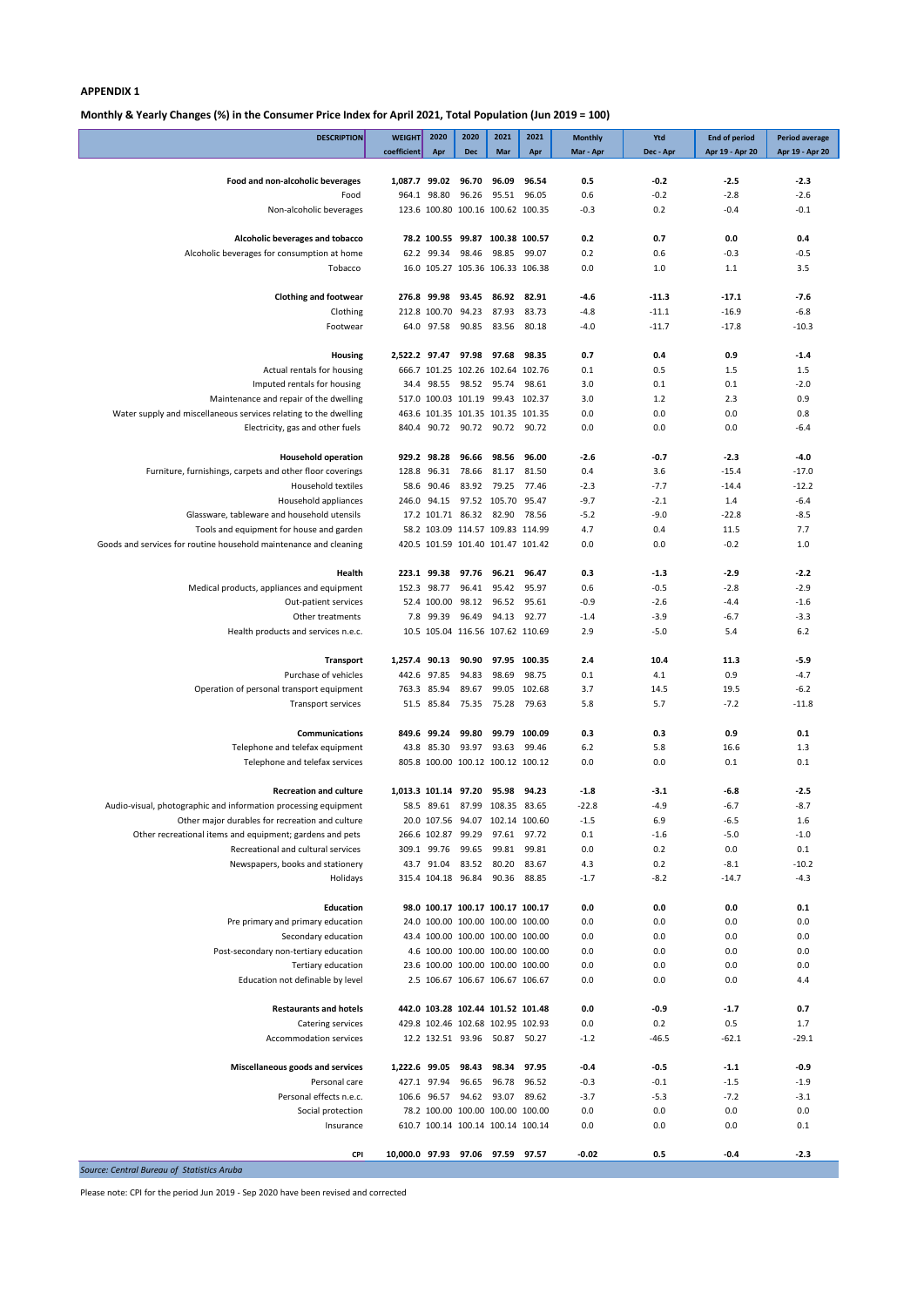**Effect on the Consumer Price Index per sector and category for April 2021, Total Population (Jun 2019 = 100)**

| coefficient<br>Mar - Apr<br>Dec - Apr<br>Apr 20 - Apr 21<br>Apr 20 - Apr 21<br>Food and non-alcoholic beverages<br>1,087.7<br>0.05<br>$-0.02$<br>$-0.28$<br>$-0.25$<br>964.1<br>0.05<br>$-0.02$<br>$-0.27$<br>$-0.25$<br>Food<br>Non-alcoholic beverages<br>123.6<br>0.00<br>0.00<br>$-0.01$<br>0.00<br>0.00<br>Alcoholic beverages and tobacco<br>78.2<br>0.00<br>0.01<br>0.00<br>0.00<br>0.00<br>0.00<br>Alcoholic beverages for consumption at home<br>62.2<br>0.00<br>0.00<br>0.00<br>0.00<br>Tobacco<br>16.0<br>0.01<br>$-0.21$<br><b>Clothing and footwear</b><br>276.8<br>$-0.11$<br>$-0.30$<br>$-0.48$<br>$-0.09$<br>Clothing<br>212.8<br>$-0.23$<br>$-0.37$<br>$-0.14$<br>$-0.02$<br>Footwear<br>64.0<br>$-0.07$<br>$-0.11$<br>$-0.07$<br>2,522.2<br>0.17<br>0.10<br>0.23<br>$-0.34$<br>Housing<br>666.7<br>0.10<br>Actual rentals for housing<br>0.01<br>0.03<br>0.10<br>Imputed rentals for housing<br>34.4<br>0.01<br>0.00<br>0.00<br>$-0.01$<br>0.05<br>Maintenance and repair of the dwelling<br>517.0<br>0.16<br>0.06<br>0.12<br>Water supply and miscellaneous services relating to the dwelling<br>0.00<br>0.00<br>0.04<br>463.6<br>0.00<br>0.00<br>0.00<br>Electricity, gas and other fuels<br>840.4<br>0.00<br>$-0.52$<br>929.2<br>$-0.24$<br>$-0.06$<br>$-0.22$<br>$-0.37$<br><b>Household operation</b><br>Furniture, furnishings, carpets and other floor coverings<br>128.8<br>0.00<br>0.04<br>$-0.19$<br>$-0.21$<br>$-0.01$<br>Household textiles<br>58.6<br>$-0.04$<br>$-0.08$<br>$-0.07$<br>Household appliances<br>246.0<br>$-0.26$<br>$-0.05$<br>0.03<br>$-0.16$<br>Glassware, tableware and household utensils<br>17.2<br>$-0.01$<br>$-0.01$<br>$-0.04$<br>$-0.01$<br>Tools and equipment for house and garden<br>58.2<br>0.03<br>0.00<br>0.07<br>0.05<br>0.04<br>Goods and services for routine household maintenance and cleaning<br>420.5<br>0.00<br>0.00<br>$-0.01$<br>Health<br>223.1<br>0.01<br>$-0.03$<br>$-0.07$<br>$-0.05$<br>Medical products, appliances and equipment<br>152.3<br>0.01<br>$-0.01$<br>$-0.04$<br>$-0.04$<br>52.4<br>0.00<br>$-0.01$<br>$-0.02$<br>$-0.01$<br>Out-patient services<br>7.8<br>0.00<br>0.00<br>$-0.01$<br>0.00<br>Other treatments<br>Health products and services n.e.c.<br>10.5<br>0.00<br>$-0.01$<br>0.01<br>0.01<br>1,257.4<br>1.31<br>-0.73<br>Transport<br>0.31<br>1.22<br>Purchase of vehicles<br>442.6<br>0.00<br>0.18<br>0.04<br>$-0.21$<br>Operation of personal transport equipment<br>763.3<br>0.28<br>1.02<br>1.31<br>$-0.46$<br>0.02<br>0.02<br>$-0.03$<br>$-0.06$<br>51.5<br><b>Transport services</b><br><b>Communications</b><br>849.6<br>0.03<br>0.02<br>0.07<br>0.01<br>0.06<br>0.01<br>Telephone and telefax equipment<br>43.8<br>0.03<br>0.02<br>Telephone and telefax services<br>805.8<br>0.00<br>0.00<br>0.01<br>0.01<br>$-0.25$<br><b>Recreation and culture</b><br>1,013.3<br>$-0.18$<br>$-0.31$<br>$-0.72$<br>$-0.04$<br>Audio-visual, photographic and information processing equipment<br>58.5<br>$-0.15$<br>$-0.03$<br>$-0.05$<br>0.00<br>0.01<br>$-0.01$<br>0.00<br>Other major durables for recreation and culture<br>20.0<br>0.00<br>Other recreational items and equipment; gardens and pets<br>266.6<br>$-0.04$<br>$-0.14$<br>$-0.03$<br>Recreational and cultural services<br>0.00<br>0.00<br>0.00<br>309.1<br>0.00<br>0.02<br>Newspapers, books and stationery<br>43.7<br>0.00<br>$-0.03$<br>$-0.04$<br>$-0.05$<br>Holidays<br>315.4<br>$-0.26$<br>$-0.49$<br>$-0.13$<br><b>Education</b><br>98.0<br>0.00<br>0.00<br>0.00<br>0.00<br>0.00<br>0.00<br>Pre primary and primary education<br>24.0<br>0.00<br>0.00<br>0.00<br>0.00<br>Secondary education<br>43.4<br>0.00<br>0.00<br>0.00<br>0.00<br>0.00<br>Post-secondary non-tertiary education<br>4.6<br>0.00<br>0.00<br>0.00<br>0.00<br>Tertiary education<br>23.6<br>0.00<br>Education not definable by level<br>2.5<br>0.00<br>0.00<br>0.00<br>0.00<br><b>Restaurants and hotels</b><br>442.0<br>0.00<br>$-0.08$<br>0.03<br>$-0.04$<br>0.02<br>429.8<br>0.00<br>0.01<br>0.08<br>Catering services<br><b>Accommodation services</b><br>12.2<br>0.00<br>$-0.05$<br>$-0.10$<br>$-0.04$<br>Miscellaneous goods and services<br>$-0.05$<br>$-0.06$<br>$-0.14$<br>$-0.10$<br>1,222.6<br>$-0.01$<br>Personal care<br>427.1<br>$-0.01$<br>$-0.06$<br>$-0.08$<br>Personal effects n.e.c.<br>106.6<br>$-0.04$<br>$-0.05$<br>$-0.08$<br>$-0.03$<br>0.00<br>Social protection<br>78.2<br>0.00<br>0.00<br>0.00<br>0.00<br>610.7<br>0.00<br>0.00<br>0.01<br>Insurance<br>$-0.02$<br>$-2.26$<br>10,000.0<br>0.53<br>$-0.36$<br><b>CPI</b><br>Source: Central Bureau of Statistics Aruba | <b>DESCRIPTION</b> | <b>WEIGHT</b> | <b>Monthly</b> | Ytd | <b>End of period</b> | <b>Period average</b> |
|---------------------------------------------------------------------------------------------------------------------------------------------------------------------------------------------------------------------------------------------------------------------------------------------------------------------------------------------------------------------------------------------------------------------------------------------------------------------------------------------------------------------------------------------------------------------------------------------------------------------------------------------------------------------------------------------------------------------------------------------------------------------------------------------------------------------------------------------------------------------------------------------------------------------------------------------------------------------------------------------------------------------------------------------------------------------------------------------------------------------------------------------------------------------------------------------------------------------------------------------------------------------------------------------------------------------------------------------------------------------------------------------------------------------------------------------------------------------------------------------------------------------------------------------------------------------------------------------------------------------------------------------------------------------------------------------------------------------------------------------------------------------------------------------------------------------------------------------------------------------------------------------------------------------------------------------------------------------------------------------------------------------------------------------------------------------------------------------------------------------------------------------------------------------------------------------------------------------------------------------------------------------------------------------------------------------------------------------------------------------------------------------------------------------------------------------------------------------------------------------------------------------------------------------------------------------------------------------------------------------------------------------------------------------------------------------------------------------------------------------------------------------------------------------------------------------------------------------------------------------------------------------------------------------------------------------------------------------------------------------------------------------------------------------------------------------------------------------------------------------------------------------------------------------------------------------------------------------------------------------------------------------------------------------------------------------------------------------------------------------------------------------------------------------------------------------------------------------------------------------------------------------------------------------------------------------------------------------------------------------------------------------------------------------------------------------------------------------------------------------------------------------------------------------------------------------------------------------------------------------------------------------------------------------------------------------------------------------------------------------------------------------------------------------------------------------------------------------------------------------------------------------------------------------------------------------------------------------------------------------------------------------------------------------------------------------------------------------------------------------------------------------------------------------------------------------------------------------------------------------------------------------------------------------------------------------------------------------------------------------------------------|--------------------|---------------|----------------|-----|----------------------|-----------------------|
|                                                                                                                                                                                                                                                                                                                                                                                                                                                                                                                                                                                                                                                                                                                                                                                                                                                                                                                                                                                                                                                                                                                                                                                                                                                                                                                                                                                                                                                                                                                                                                                                                                                                                                                                                                                                                                                                                                                                                                                                                                                                                                                                                                                                                                                                                                                                                                                                                                                                                                                                                                                                                                                                                                                                                                                                                                                                                                                                                                                                                                                                                                                                                                                                                                                                                                                                                                                                                                                                                                                                                                                                                                                                                                                                                                                                                                                                                                                                                                                                                                                                                                                                                                                                                                                                                                                                                                                                                                                                                                                                                                                                                                       |                    |               |                |     |                      |                       |
|                                                                                                                                                                                                                                                                                                                                                                                                                                                                                                                                                                                                                                                                                                                                                                                                                                                                                                                                                                                                                                                                                                                                                                                                                                                                                                                                                                                                                                                                                                                                                                                                                                                                                                                                                                                                                                                                                                                                                                                                                                                                                                                                                                                                                                                                                                                                                                                                                                                                                                                                                                                                                                                                                                                                                                                                                                                                                                                                                                                                                                                                                                                                                                                                                                                                                                                                                                                                                                                                                                                                                                                                                                                                                                                                                                                                                                                                                                                                                                                                                                                                                                                                                                                                                                                                                                                                                                                                                                                                                                                                                                                                                                       |                    |               |                |     |                      |                       |
|                                                                                                                                                                                                                                                                                                                                                                                                                                                                                                                                                                                                                                                                                                                                                                                                                                                                                                                                                                                                                                                                                                                                                                                                                                                                                                                                                                                                                                                                                                                                                                                                                                                                                                                                                                                                                                                                                                                                                                                                                                                                                                                                                                                                                                                                                                                                                                                                                                                                                                                                                                                                                                                                                                                                                                                                                                                                                                                                                                                                                                                                                                                                                                                                                                                                                                                                                                                                                                                                                                                                                                                                                                                                                                                                                                                                                                                                                                                                                                                                                                                                                                                                                                                                                                                                                                                                                                                                                                                                                                                                                                                                                                       |                    |               |                |     |                      |                       |
|                                                                                                                                                                                                                                                                                                                                                                                                                                                                                                                                                                                                                                                                                                                                                                                                                                                                                                                                                                                                                                                                                                                                                                                                                                                                                                                                                                                                                                                                                                                                                                                                                                                                                                                                                                                                                                                                                                                                                                                                                                                                                                                                                                                                                                                                                                                                                                                                                                                                                                                                                                                                                                                                                                                                                                                                                                                                                                                                                                                                                                                                                                                                                                                                                                                                                                                                                                                                                                                                                                                                                                                                                                                                                                                                                                                                                                                                                                                                                                                                                                                                                                                                                                                                                                                                                                                                                                                                                                                                                                                                                                                                                                       |                    |               |                |     |                      |                       |
|                                                                                                                                                                                                                                                                                                                                                                                                                                                                                                                                                                                                                                                                                                                                                                                                                                                                                                                                                                                                                                                                                                                                                                                                                                                                                                                                                                                                                                                                                                                                                                                                                                                                                                                                                                                                                                                                                                                                                                                                                                                                                                                                                                                                                                                                                                                                                                                                                                                                                                                                                                                                                                                                                                                                                                                                                                                                                                                                                                                                                                                                                                                                                                                                                                                                                                                                                                                                                                                                                                                                                                                                                                                                                                                                                                                                                                                                                                                                                                                                                                                                                                                                                                                                                                                                                                                                                                                                                                                                                                                                                                                                                                       |                    |               |                |     |                      |                       |
|                                                                                                                                                                                                                                                                                                                                                                                                                                                                                                                                                                                                                                                                                                                                                                                                                                                                                                                                                                                                                                                                                                                                                                                                                                                                                                                                                                                                                                                                                                                                                                                                                                                                                                                                                                                                                                                                                                                                                                                                                                                                                                                                                                                                                                                                                                                                                                                                                                                                                                                                                                                                                                                                                                                                                                                                                                                                                                                                                                                                                                                                                                                                                                                                                                                                                                                                                                                                                                                                                                                                                                                                                                                                                                                                                                                                                                                                                                                                                                                                                                                                                                                                                                                                                                                                                                                                                                                                                                                                                                                                                                                                                                       |                    |               |                |     |                      |                       |
|                                                                                                                                                                                                                                                                                                                                                                                                                                                                                                                                                                                                                                                                                                                                                                                                                                                                                                                                                                                                                                                                                                                                                                                                                                                                                                                                                                                                                                                                                                                                                                                                                                                                                                                                                                                                                                                                                                                                                                                                                                                                                                                                                                                                                                                                                                                                                                                                                                                                                                                                                                                                                                                                                                                                                                                                                                                                                                                                                                                                                                                                                                                                                                                                                                                                                                                                                                                                                                                                                                                                                                                                                                                                                                                                                                                                                                                                                                                                                                                                                                                                                                                                                                                                                                                                                                                                                                                                                                                                                                                                                                                                                                       |                    |               |                |     |                      |                       |
|                                                                                                                                                                                                                                                                                                                                                                                                                                                                                                                                                                                                                                                                                                                                                                                                                                                                                                                                                                                                                                                                                                                                                                                                                                                                                                                                                                                                                                                                                                                                                                                                                                                                                                                                                                                                                                                                                                                                                                                                                                                                                                                                                                                                                                                                                                                                                                                                                                                                                                                                                                                                                                                                                                                                                                                                                                                                                                                                                                                                                                                                                                                                                                                                                                                                                                                                                                                                                                                                                                                                                                                                                                                                                                                                                                                                                                                                                                                                                                                                                                                                                                                                                                                                                                                                                                                                                                                                                                                                                                                                                                                                                                       |                    |               |                |     |                      |                       |
|                                                                                                                                                                                                                                                                                                                                                                                                                                                                                                                                                                                                                                                                                                                                                                                                                                                                                                                                                                                                                                                                                                                                                                                                                                                                                                                                                                                                                                                                                                                                                                                                                                                                                                                                                                                                                                                                                                                                                                                                                                                                                                                                                                                                                                                                                                                                                                                                                                                                                                                                                                                                                                                                                                                                                                                                                                                                                                                                                                                                                                                                                                                                                                                                                                                                                                                                                                                                                                                                                                                                                                                                                                                                                                                                                                                                                                                                                                                                                                                                                                                                                                                                                                                                                                                                                                                                                                                                                                                                                                                                                                                                                                       |                    |               |                |     |                      |                       |
|                                                                                                                                                                                                                                                                                                                                                                                                                                                                                                                                                                                                                                                                                                                                                                                                                                                                                                                                                                                                                                                                                                                                                                                                                                                                                                                                                                                                                                                                                                                                                                                                                                                                                                                                                                                                                                                                                                                                                                                                                                                                                                                                                                                                                                                                                                                                                                                                                                                                                                                                                                                                                                                                                                                                                                                                                                                                                                                                                                                                                                                                                                                                                                                                                                                                                                                                                                                                                                                                                                                                                                                                                                                                                                                                                                                                                                                                                                                                                                                                                                                                                                                                                                                                                                                                                                                                                                                                                                                                                                                                                                                                                                       |                    |               |                |     |                      |                       |
|                                                                                                                                                                                                                                                                                                                                                                                                                                                                                                                                                                                                                                                                                                                                                                                                                                                                                                                                                                                                                                                                                                                                                                                                                                                                                                                                                                                                                                                                                                                                                                                                                                                                                                                                                                                                                                                                                                                                                                                                                                                                                                                                                                                                                                                                                                                                                                                                                                                                                                                                                                                                                                                                                                                                                                                                                                                                                                                                                                                                                                                                                                                                                                                                                                                                                                                                                                                                                                                                                                                                                                                                                                                                                                                                                                                                                                                                                                                                                                                                                                                                                                                                                                                                                                                                                                                                                                                                                                                                                                                                                                                                                                       |                    |               |                |     |                      |                       |
|                                                                                                                                                                                                                                                                                                                                                                                                                                                                                                                                                                                                                                                                                                                                                                                                                                                                                                                                                                                                                                                                                                                                                                                                                                                                                                                                                                                                                                                                                                                                                                                                                                                                                                                                                                                                                                                                                                                                                                                                                                                                                                                                                                                                                                                                                                                                                                                                                                                                                                                                                                                                                                                                                                                                                                                                                                                                                                                                                                                                                                                                                                                                                                                                                                                                                                                                                                                                                                                                                                                                                                                                                                                                                                                                                                                                                                                                                                                                                                                                                                                                                                                                                                                                                                                                                                                                                                                                                                                                                                                                                                                                                                       |                    |               |                |     |                      |                       |
|                                                                                                                                                                                                                                                                                                                                                                                                                                                                                                                                                                                                                                                                                                                                                                                                                                                                                                                                                                                                                                                                                                                                                                                                                                                                                                                                                                                                                                                                                                                                                                                                                                                                                                                                                                                                                                                                                                                                                                                                                                                                                                                                                                                                                                                                                                                                                                                                                                                                                                                                                                                                                                                                                                                                                                                                                                                                                                                                                                                                                                                                                                                                                                                                                                                                                                                                                                                                                                                                                                                                                                                                                                                                                                                                                                                                                                                                                                                                                                                                                                                                                                                                                                                                                                                                                                                                                                                                                                                                                                                                                                                                                                       |                    |               |                |     |                      |                       |
|                                                                                                                                                                                                                                                                                                                                                                                                                                                                                                                                                                                                                                                                                                                                                                                                                                                                                                                                                                                                                                                                                                                                                                                                                                                                                                                                                                                                                                                                                                                                                                                                                                                                                                                                                                                                                                                                                                                                                                                                                                                                                                                                                                                                                                                                                                                                                                                                                                                                                                                                                                                                                                                                                                                                                                                                                                                                                                                                                                                                                                                                                                                                                                                                                                                                                                                                                                                                                                                                                                                                                                                                                                                                                                                                                                                                                                                                                                                                                                                                                                                                                                                                                                                                                                                                                                                                                                                                                                                                                                                                                                                                                                       |                    |               |                |     |                      |                       |
|                                                                                                                                                                                                                                                                                                                                                                                                                                                                                                                                                                                                                                                                                                                                                                                                                                                                                                                                                                                                                                                                                                                                                                                                                                                                                                                                                                                                                                                                                                                                                                                                                                                                                                                                                                                                                                                                                                                                                                                                                                                                                                                                                                                                                                                                                                                                                                                                                                                                                                                                                                                                                                                                                                                                                                                                                                                                                                                                                                                                                                                                                                                                                                                                                                                                                                                                                                                                                                                                                                                                                                                                                                                                                                                                                                                                                                                                                                                                                                                                                                                                                                                                                                                                                                                                                                                                                                                                                                                                                                                                                                                                                                       |                    |               |                |     |                      |                       |
|                                                                                                                                                                                                                                                                                                                                                                                                                                                                                                                                                                                                                                                                                                                                                                                                                                                                                                                                                                                                                                                                                                                                                                                                                                                                                                                                                                                                                                                                                                                                                                                                                                                                                                                                                                                                                                                                                                                                                                                                                                                                                                                                                                                                                                                                                                                                                                                                                                                                                                                                                                                                                                                                                                                                                                                                                                                                                                                                                                                                                                                                                                                                                                                                                                                                                                                                                                                                                                                                                                                                                                                                                                                                                                                                                                                                                                                                                                                                                                                                                                                                                                                                                                                                                                                                                                                                                                                                                                                                                                                                                                                                                                       |                    |               |                |     |                      |                       |
|                                                                                                                                                                                                                                                                                                                                                                                                                                                                                                                                                                                                                                                                                                                                                                                                                                                                                                                                                                                                                                                                                                                                                                                                                                                                                                                                                                                                                                                                                                                                                                                                                                                                                                                                                                                                                                                                                                                                                                                                                                                                                                                                                                                                                                                                                                                                                                                                                                                                                                                                                                                                                                                                                                                                                                                                                                                                                                                                                                                                                                                                                                                                                                                                                                                                                                                                                                                                                                                                                                                                                                                                                                                                                                                                                                                                                                                                                                                                                                                                                                                                                                                                                                                                                                                                                                                                                                                                                                                                                                                                                                                                                                       |                    |               |                |     |                      |                       |
|                                                                                                                                                                                                                                                                                                                                                                                                                                                                                                                                                                                                                                                                                                                                                                                                                                                                                                                                                                                                                                                                                                                                                                                                                                                                                                                                                                                                                                                                                                                                                                                                                                                                                                                                                                                                                                                                                                                                                                                                                                                                                                                                                                                                                                                                                                                                                                                                                                                                                                                                                                                                                                                                                                                                                                                                                                                                                                                                                                                                                                                                                                                                                                                                                                                                                                                                                                                                                                                                                                                                                                                                                                                                                                                                                                                                                                                                                                                                                                                                                                                                                                                                                                                                                                                                                                                                                                                                                                                                                                                                                                                                                                       |                    |               |                |     |                      |                       |
|                                                                                                                                                                                                                                                                                                                                                                                                                                                                                                                                                                                                                                                                                                                                                                                                                                                                                                                                                                                                                                                                                                                                                                                                                                                                                                                                                                                                                                                                                                                                                                                                                                                                                                                                                                                                                                                                                                                                                                                                                                                                                                                                                                                                                                                                                                                                                                                                                                                                                                                                                                                                                                                                                                                                                                                                                                                                                                                                                                                                                                                                                                                                                                                                                                                                                                                                                                                                                                                                                                                                                                                                                                                                                                                                                                                                                                                                                                                                                                                                                                                                                                                                                                                                                                                                                                                                                                                                                                                                                                                                                                                                                                       |                    |               |                |     |                      |                       |
|                                                                                                                                                                                                                                                                                                                                                                                                                                                                                                                                                                                                                                                                                                                                                                                                                                                                                                                                                                                                                                                                                                                                                                                                                                                                                                                                                                                                                                                                                                                                                                                                                                                                                                                                                                                                                                                                                                                                                                                                                                                                                                                                                                                                                                                                                                                                                                                                                                                                                                                                                                                                                                                                                                                                                                                                                                                                                                                                                                                                                                                                                                                                                                                                                                                                                                                                                                                                                                                                                                                                                                                                                                                                                                                                                                                                                                                                                                                                                                                                                                                                                                                                                                                                                                                                                                                                                                                                                                                                                                                                                                                                                                       |                    |               |                |     |                      |                       |
|                                                                                                                                                                                                                                                                                                                                                                                                                                                                                                                                                                                                                                                                                                                                                                                                                                                                                                                                                                                                                                                                                                                                                                                                                                                                                                                                                                                                                                                                                                                                                                                                                                                                                                                                                                                                                                                                                                                                                                                                                                                                                                                                                                                                                                                                                                                                                                                                                                                                                                                                                                                                                                                                                                                                                                                                                                                                                                                                                                                                                                                                                                                                                                                                                                                                                                                                                                                                                                                                                                                                                                                                                                                                                                                                                                                                                                                                                                                                                                                                                                                                                                                                                                                                                                                                                                                                                                                                                                                                                                                                                                                                                                       |                    |               |                |     |                      |                       |
|                                                                                                                                                                                                                                                                                                                                                                                                                                                                                                                                                                                                                                                                                                                                                                                                                                                                                                                                                                                                                                                                                                                                                                                                                                                                                                                                                                                                                                                                                                                                                                                                                                                                                                                                                                                                                                                                                                                                                                                                                                                                                                                                                                                                                                                                                                                                                                                                                                                                                                                                                                                                                                                                                                                                                                                                                                                                                                                                                                                                                                                                                                                                                                                                                                                                                                                                                                                                                                                                                                                                                                                                                                                                                                                                                                                                                                                                                                                                                                                                                                                                                                                                                                                                                                                                                                                                                                                                                                                                                                                                                                                                                                       |                    |               |                |     |                      |                       |
|                                                                                                                                                                                                                                                                                                                                                                                                                                                                                                                                                                                                                                                                                                                                                                                                                                                                                                                                                                                                                                                                                                                                                                                                                                                                                                                                                                                                                                                                                                                                                                                                                                                                                                                                                                                                                                                                                                                                                                                                                                                                                                                                                                                                                                                                                                                                                                                                                                                                                                                                                                                                                                                                                                                                                                                                                                                                                                                                                                                                                                                                                                                                                                                                                                                                                                                                                                                                                                                                                                                                                                                                                                                                                                                                                                                                                                                                                                                                                                                                                                                                                                                                                                                                                                                                                                                                                                                                                                                                                                                                                                                                                                       |                    |               |                |     |                      |                       |
|                                                                                                                                                                                                                                                                                                                                                                                                                                                                                                                                                                                                                                                                                                                                                                                                                                                                                                                                                                                                                                                                                                                                                                                                                                                                                                                                                                                                                                                                                                                                                                                                                                                                                                                                                                                                                                                                                                                                                                                                                                                                                                                                                                                                                                                                                                                                                                                                                                                                                                                                                                                                                                                                                                                                                                                                                                                                                                                                                                                                                                                                                                                                                                                                                                                                                                                                                                                                                                                                                                                                                                                                                                                                                                                                                                                                                                                                                                                                                                                                                                                                                                                                                                                                                                                                                                                                                                                                                                                                                                                                                                                                                                       |                    |               |                |     |                      |                       |
|                                                                                                                                                                                                                                                                                                                                                                                                                                                                                                                                                                                                                                                                                                                                                                                                                                                                                                                                                                                                                                                                                                                                                                                                                                                                                                                                                                                                                                                                                                                                                                                                                                                                                                                                                                                                                                                                                                                                                                                                                                                                                                                                                                                                                                                                                                                                                                                                                                                                                                                                                                                                                                                                                                                                                                                                                                                                                                                                                                                                                                                                                                                                                                                                                                                                                                                                                                                                                                                                                                                                                                                                                                                                                                                                                                                                                                                                                                                                                                                                                                                                                                                                                                                                                                                                                                                                                                                                                                                                                                                                                                                                                                       |                    |               |                |     |                      |                       |
|                                                                                                                                                                                                                                                                                                                                                                                                                                                                                                                                                                                                                                                                                                                                                                                                                                                                                                                                                                                                                                                                                                                                                                                                                                                                                                                                                                                                                                                                                                                                                                                                                                                                                                                                                                                                                                                                                                                                                                                                                                                                                                                                                                                                                                                                                                                                                                                                                                                                                                                                                                                                                                                                                                                                                                                                                                                                                                                                                                                                                                                                                                                                                                                                                                                                                                                                                                                                                                                                                                                                                                                                                                                                                                                                                                                                                                                                                                                                                                                                                                                                                                                                                                                                                                                                                                                                                                                                                                                                                                                                                                                                                                       |                    |               |                |     |                      |                       |
|                                                                                                                                                                                                                                                                                                                                                                                                                                                                                                                                                                                                                                                                                                                                                                                                                                                                                                                                                                                                                                                                                                                                                                                                                                                                                                                                                                                                                                                                                                                                                                                                                                                                                                                                                                                                                                                                                                                                                                                                                                                                                                                                                                                                                                                                                                                                                                                                                                                                                                                                                                                                                                                                                                                                                                                                                                                                                                                                                                                                                                                                                                                                                                                                                                                                                                                                                                                                                                                                                                                                                                                                                                                                                                                                                                                                                                                                                                                                                                                                                                                                                                                                                                                                                                                                                                                                                                                                                                                                                                                                                                                                                                       |                    |               |                |     |                      |                       |
|                                                                                                                                                                                                                                                                                                                                                                                                                                                                                                                                                                                                                                                                                                                                                                                                                                                                                                                                                                                                                                                                                                                                                                                                                                                                                                                                                                                                                                                                                                                                                                                                                                                                                                                                                                                                                                                                                                                                                                                                                                                                                                                                                                                                                                                                                                                                                                                                                                                                                                                                                                                                                                                                                                                                                                                                                                                                                                                                                                                                                                                                                                                                                                                                                                                                                                                                                                                                                                                                                                                                                                                                                                                                                                                                                                                                                                                                                                                                                                                                                                                                                                                                                                                                                                                                                                                                                                                                                                                                                                                                                                                                                                       |                    |               |                |     |                      |                       |
|                                                                                                                                                                                                                                                                                                                                                                                                                                                                                                                                                                                                                                                                                                                                                                                                                                                                                                                                                                                                                                                                                                                                                                                                                                                                                                                                                                                                                                                                                                                                                                                                                                                                                                                                                                                                                                                                                                                                                                                                                                                                                                                                                                                                                                                                                                                                                                                                                                                                                                                                                                                                                                                                                                                                                                                                                                                                                                                                                                                                                                                                                                                                                                                                                                                                                                                                                                                                                                                                                                                                                                                                                                                                                                                                                                                                                                                                                                                                                                                                                                                                                                                                                                                                                                                                                                                                                                                                                                                                                                                                                                                                                                       |                    |               |                |     |                      |                       |
|                                                                                                                                                                                                                                                                                                                                                                                                                                                                                                                                                                                                                                                                                                                                                                                                                                                                                                                                                                                                                                                                                                                                                                                                                                                                                                                                                                                                                                                                                                                                                                                                                                                                                                                                                                                                                                                                                                                                                                                                                                                                                                                                                                                                                                                                                                                                                                                                                                                                                                                                                                                                                                                                                                                                                                                                                                                                                                                                                                                                                                                                                                                                                                                                                                                                                                                                                                                                                                                                                                                                                                                                                                                                                                                                                                                                                                                                                                                                                                                                                                                                                                                                                                                                                                                                                                                                                                                                                                                                                                                                                                                                                                       |                    |               |                |     |                      |                       |
|                                                                                                                                                                                                                                                                                                                                                                                                                                                                                                                                                                                                                                                                                                                                                                                                                                                                                                                                                                                                                                                                                                                                                                                                                                                                                                                                                                                                                                                                                                                                                                                                                                                                                                                                                                                                                                                                                                                                                                                                                                                                                                                                                                                                                                                                                                                                                                                                                                                                                                                                                                                                                                                                                                                                                                                                                                                                                                                                                                                                                                                                                                                                                                                                                                                                                                                                                                                                                                                                                                                                                                                                                                                                                                                                                                                                                                                                                                                                                                                                                                                                                                                                                                                                                                                                                                                                                                                                                                                                                                                                                                                                                                       |                    |               |                |     |                      |                       |
|                                                                                                                                                                                                                                                                                                                                                                                                                                                                                                                                                                                                                                                                                                                                                                                                                                                                                                                                                                                                                                                                                                                                                                                                                                                                                                                                                                                                                                                                                                                                                                                                                                                                                                                                                                                                                                                                                                                                                                                                                                                                                                                                                                                                                                                                                                                                                                                                                                                                                                                                                                                                                                                                                                                                                                                                                                                                                                                                                                                                                                                                                                                                                                                                                                                                                                                                                                                                                                                                                                                                                                                                                                                                                                                                                                                                                                                                                                                                                                                                                                                                                                                                                                                                                                                                                                                                                                                                                                                                                                                                                                                                                                       |                    |               |                |     |                      |                       |
|                                                                                                                                                                                                                                                                                                                                                                                                                                                                                                                                                                                                                                                                                                                                                                                                                                                                                                                                                                                                                                                                                                                                                                                                                                                                                                                                                                                                                                                                                                                                                                                                                                                                                                                                                                                                                                                                                                                                                                                                                                                                                                                                                                                                                                                                                                                                                                                                                                                                                                                                                                                                                                                                                                                                                                                                                                                                                                                                                                                                                                                                                                                                                                                                                                                                                                                                                                                                                                                                                                                                                                                                                                                                                                                                                                                                                                                                                                                                                                                                                                                                                                                                                                                                                                                                                                                                                                                                                                                                                                                                                                                                                                       |                    |               |                |     |                      |                       |
|                                                                                                                                                                                                                                                                                                                                                                                                                                                                                                                                                                                                                                                                                                                                                                                                                                                                                                                                                                                                                                                                                                                                                                                                                                                                                                                                                                                                                                                                                                                                                                                                                                                                                                                                                                                                                                                                                                                                                                                                                                                                                                                                                                                                                                                                                                                                                                                                                                                                                                                                                                                                                                                                                                                                                                                                                                                                                                                                                                                                                                                                                                                                                                                                                                                                                                                                                                                                                                                                                                                                                                                                                                                                                                                                                                                                                                                                                                                                                                                                                                                                                                                                                                                                                                                                                                                                                                                                                                                                                                                                                                                                                                       |                    |               |                |     |                      |                       |
|                                                                                                                                                                                                                                                                                                                                                                                                                                                                                                                                                                                                                                                                                                                                                                                                                                                                                                                                                                                                                                                                                                                                                                                                                                                                                                                                                                                                                                                                                                                                                                                                                                                                                                                                                                                                                                                                                                                                                                                                                                                                                                                                                                                                                                                                                                                                                                                                                                                                                                                                                                                                                                                                                                                                                                                                                                                                                                                                                                                                                                                                                                                                                                                                                                                                                                                                                                                                                                                                                                                                                                                                                                                                                                                                                                                                                                                                                                                                                                                                                                                                                                                                                                                                                                                                                                                                                                                                                                                                                                                                                                                                                                       |                    |               |                |     |                      |                       |
|                                                                                                                                                                                                                                                                                                                                                                                                                                                                                                                                                                                                                                                                                                                                                                                                                                                                                                                                                                                                                                                                                                                                                                                                                                                                                                                                                                                                                                                                                                                                                                                                                                                                                                                                                                                                                                                                                                                                                                                                                                                                                                                                                                                                                                                                                                                                                                                                                                                                                                                                                                                                                                                                                                                                                                                                                                                                                                                                                                                                                                                                                                                                                                                                                                                                                                                                                                                                                                                                                                                                                                                                                                                                                                                                                                                                                                                                                                                                                                                                                                                                                                                                                                                                                                                                                                                                                                                                                                                                                                                                                                                                                                       |                    |               |                |     |                      |                       |
|                                                                                                                                                                                                                                                                                                                                                                                                                                                                                                                                                                                                                                                                                                                                                                                                                                                                                                                                                                                                                                                                                                                                                                                                                                                                                                                                                                                                                                                                                                                                                                                                                                                                                                                                                                                                                                                                                                                                                                                                                                                                                                                                                                                                                                                                                                                                                                                                                                                                                                                                                                                                                                                                                                                                                                                                                                                                                                                                                                                                                                                                                                                                                                                                                                                                                                                                                                                                                                                                                                                                                                                                                                                                                                                                                                                                                                                                                                                                                                                                                                                                                                                                                                                                                                                                                                                                                                                                                                                                                                                                                                                                                                       |                    |               |                |     |                      |                       |
|                                                                                                                                                                                                                                                                                                                                                                                                                                                                                                                                                                                                                                                                                                                                                                                                                                                                                                                                                                                                                                                                                                                                                                                                                                                                                                                                                                                                                                                                                                                                                                                                                                                                                                                                                                                                                                                                                                                                                                                                                                                                                                                                                                                                                                                                                                                                                                                                                                                                                                                                                                                                                                                                                                                                                                                                                                                                                                                                                                                                                                                                                                                                                                                                                                                                                                                                                                                                                                                                                                                                                                                                                                                                                                                                                                                                                                                                                                                                                                                                                                                                                                                                                                                                                                                                                                                                                                                                                                                                                                                                                                                                                                       |                    |               |                |     |                      |                       |
|                                                                                                                                                                                                                                                                                                                                                                                                                                                                                                                                                                                                                                                                                                                                                                                                                                                                                                                                                                                                                                                                                                                                                                                                                                                                                                                                                                                                                                                                                                                                                                                                                                                                                                                                                                                                                                                                                                                                                                                                                                                                                                                                                                                                                                                                                                                                                                                                                                                                                                                                                                                                                                                                                                                                                                                                                                                                                                                                                                                                                                                                                                                                                                                                                                                                                                                                                                                                                                                                                                                                                                                                                                                                                                                                                                                                                                                                                                                                                                                                                                                                                                                                                                                                                                                                                                                                                                                                                                                                                                                                                                                                                                       |                    |               |                |     |                      |                       |
|                                                                                                                                                                                                                                                                                                                                                                                                                                                                                                                                                                                                                                                                                                                                                                                                                                                                                                                                                                                                                                                                                                                                                                                                                                                                                                                                                                                                                                                                                                                                                                                                                                                                                                                                                                                                                                                                                                                                                                                                                                                                                                                                                                                                                                                                                                                                                                                                                                                                                                                                                                                                                                                                                                                                                                                                                                                                                                                                                                                                                                                                                                                                                                                                                                                                                                                                                                                                                                                                                                                                                                                                                                                                                                                                                                                                                                                                                                                                                                                                                                                                                                                                                                                                                                                                                                                                                                                                                                                                                                                                                                                                                                       |                    |               |                |     |                      |                       |
|                                                                                                                                                                                                                                                                                                                                                                                                                                                                                                                                                                                                                                                                                                                                                                                                                                                                                                                                                                                                                                                                                                                                                                                                                                                                                                                                                                                                                                                                                                                                                                                                                                                                                                                                                                                                                                                                                                                                                                                                                                                                                                                                                                                                                                                                                                                                                                                                                                                                                                                                                                                                                                                                                                                                                                                                                                                                                                                                                                                                                                                                                                                                                                                                                                                                                                                                                                                                                                                                                                                                                                                                                                                                                                                                                                                                                                                                                                                                                                                                                                                                                                                                                                                                                                                                                                                                                                                                                                                                                                                                                                                                                                       |                    |               |                |     |                      |                       |
|                                                                                                                                                                                                                                                                                                                                                                                                                                                                                                                                                                                                                                                                                                                                                                                                                                                                                                                                                                                                                                                                                                                                                                                                                                                                                                                                                                                                                                                                                                                                                                                                                                                                                                                                                                                                                                                                                                                                                                                                                                                                                                                                                                                                                                                                                                                                                                                                                                                                                                                                                                                                                                                                                                                                                                                                                                                                                                                                                                                                                                                                                                                                                                                                                                                                                                                                                                                                                                                                                                                                                                                                                                                                                                                                                                                                                                                                                                                                                                                                                                                                                                                                                                                                                                                                                                                                                                                                                                                                                                                                                                                                                                       |                    |               |                |     |                      |                       |
|                                                                                                                                                                                                                                                                                                                                                                                                                                                                                                                                                                                                                                                                                                                                                                                                                                                                                                                                                                                                                                                                                                                                                                                                                                                                                                                                                                                                                                                                                                                                                                                                                                                                                                                                                                                                                                                                                                                                                                                                                                                                                                                                                                                                                                                                                                                                                                                                                                                                                                                                                                                                                                                                                                                                                                                                                                                                                                                                                                                                                                                                                                                                                                                                                                                                                                                                                                                                                                                                                                                                                                                                                                                                                                                                                                                                                                                                                                                                                                                                                                                                                                                                                                                                                                                                                                                                                                                                                                                                                                                                                                                                                                       |                    |               |                |     |                      |                       |
|                                                                                                                                                                                                                                                                                                                                                                                                                                                                                                                                                                                                                                                                                                                                                                                                                                                                                                                                                                                                                                                                                                                                                                                                                                                                                                                                                                                                                                                                                                                                                                                                                                                                                                                                                                                                                                                                                                                                                                                                                                                                                                                                                                                                                                                                                                                                                                                                                                                                                                                                                                                                                                                                                                                                                                                                                                                                                                                                                                                                                                                                                                                                                                                                                                                                                                                                                                                                                                                                                                                                                                                                                                                                                                                                                                                                                                                                                                                                                                                                                                                                                                                                                                                                                                                                                                                                                                                                                                                                                                                                                                                                                                       |                    |               |                |     |                      |                       |
|                                                                                                                                                                                                                                                                                                                                                                                                                                                                                                                                                                                                                                                                                                                                                                                                                                                                                                                                                                                                                                                                                                                                                                                                                                                                                                                                                                                                                                                                                                                                                                                                                                                                                                                                                                                                                                                                                                                                                                                                                                                                                                                                                                                                                                                                                                                                                                                                                                                                                                                                                                                                                                                                                                                                                                                                                                                                                                                                                                                                                                                                                                                                                                                                                                                                                                                                                                                                                                                                                                                                                                                                                                                                                                                                                                                                                                                                                                                                                                                                                                                                                                                                                                                                                                                                                                                                                                                                                                                                                                                                                                                                                                       |                    |               |                |     |                      |                       |
|                                                                                                                                                                                                                                                                                                                                                                                                                                                                                                                                                                                                                                                                                                                                                                                                                                                                                                                                                                                                                                                                                                                                                                                                                                                                                                                                                                                                                                                                                                                                                                                                                                                                                                                                                                                                                                                                                                                                                                                                                                                                                                                                                                                                                                                                                                                                                                                                                                                                                                                                                                                                                                                                                                                                                                                                                                                                                                                                                                                                                                                                                                                                                                                                                                                                                                                                                                                                                                                                                                                                                                                                                                                                                                                                                                                                                                                                                                                                                                                                                                                                                                                                                                                                                                                                                                                                                                                                                                                                                                                                                                                                                                       |                    |               |                |     |                      |                       |
|                                                                                                                                                                                                                                                                                                                                                                                                                                                                                                                                                                                                                                                                                                                                                                                                                                                                                                                                                                                                                                                                                                                                                                                                                                                                                                                                                                                                                                                                                                                                                                                                                                                                                                                                                                                                                                                                                                                                                                                                                                                                                                                                                                                                                                                                                                                                                                                                                                                                                                                                                                                                                                                                                                                                                                                                                                                                                                                                                                                                                                                                                                                                                                                                                                                                                                                                                                                                                                                                                                                                                                                                                                                                                                                                                                                                                                                                                                                                                                                                                                                                                                                                                                                                                                                                                                                                                                                                                                                                                                                                                                                                                                       |                    |               |                |     |                      |                       |
|                                                                                                                                                                                                                                                                                                                                                                                                                                                                                                                                                                                                                                                                                                                                                                                                                                                                                                                                                                                                                                                                                                                                                                                                                                                                                                                                                                                                                                                                                                                                                                                                                                                                                                                                                                                                                                                                                                                                                                                                                                                                                                                                                                                                                                                                                                                                                                                                                                                                                                                                                                                                                                                                                                                                                                                                                                                                                                                                                                                                                                                                                                                                                                                                                                                                                                                                                                                                                                                                                                                                                                                                                                                                                                                                                                                                                                                                                                                                                                                                                                                                                                                                                                                                                                                                                                                                                                                                                                                                                                                                                                                                                                       |                    |               |                |     |                      |                       |
|                                                                                                                                                                                                                                                                                                                                                                                                                                                                                                                                                                                                                                                                                                                                                                                                                                                                                                                                                                                                                                                                                                                                                                                                                                                                                                                                                                                                                                                                                                                                                                                                                                                                                                                                                                                                                                                                                                                                                                                                                                                                                                                                                                                                                                                                                                                                                                                                                                                                                                                                                                                                                                                                                                                                                                                                                                                                                                                                                                                                                                                                                                                                                                                                                                                                                                                                                                                                                                                                                                                                                                                                                                                                                                                                                                                                                                                                                                                                                                                                                                                                                                                                                                                                                                                                                                                                                                                                                                                                                                                                                                                                                                       |                    |               |                |     |                      |                       |
|                                                                                                                                                                                                                                                                                                                                                                                                                                                                                                                                                                                                                                                                                                                                                                                                                                                                                                                                                                                                                                                                                                                                                                                                                                                                                                                                                                                                                                                                                                                                                                                                                                                                                                                                                                                                                                                                                                                                                                                                                                                                                                                                                                                                                                                                                                                                                                                                                                                                                                                                                                                                                                                                                                                                                                                                                                                                                                                                                                                                                                                                                                                                                                                                                                                                                                                                                                                                                                                                                                                                                                                                                                                                                                                                                                                                                                                                                                                                                                                                                                                                                                                                                                                                                                                                                                                                                                                                                                                                                                                                                                                                                                       |                    |               |                |     |                      |                       |
|                                                                                                                                                                                                                                                                                                                                                                                                                                                                                                                                                                                                                                                                                                                                                                                                                                                                                                                                                                                                                                                                                                                                                                                                                                                                                                                                                                                                                                                                                                                                                                                                                                                                                                                                                                                                                                                                                                                                                                                                                                                                                                                                                                                                                                                                                                                                                                                                                                                                                                                                                                                                                                                                                                                                                                                                                                                                                                                                                                                                                                                                                                                                                                                                                                                                                                                                                                                                                                                                                                                                                                                                                                                                                                                                                                                                                                                                                                                                                                                                                                                                                                                                                                                                                                                                                                                                                                                                                                                                                                                                                                                                                                       |                    |               |                |     |                      |                       |
|                                                                                                                                                                                                                                                                                                                                                                                                                                                                                                                                                                                                                                                                                                                                                                                                                                                                                                                                                                                                                                                                                                                                                                                                                                                                                                                                                                                                                                                                                                                                                                                                                                                                                                                                                                                                                                                                                                                                                                                                                                                                                                                                                                                                                                                                                                                                                                                                                                                                                                                                                                                                                                                                                                                                                                                                                                                                                                                                                                                                                                                                                                                                                                                                                                                                                                                                                                                                                                                                                                                                                                                                                                                                                                                                                                                                                                                                                                                                                                                                                                                                                                                                                                                                                                                                                                                                                                                                                                                                                                                                                                                                                                       |                    |               |                |     |                      |                       |
|                                                                                                                                                                                                                                                                                                                                                                                                                                                                                                                                                                                                                                                                                                                                                                                                                                                                                                                                                                                                                                                                                                                                                                                                                                                                                                                                                                                                                                                                                                                                                                                                                                                                                                                                                                                                                                                                                                                                                                                                                                                                                                                                                                                                                                                                                                                                                                                                                                                                                                                                                                                                                                                                                                                                                                                                                                                                                                                                                                                                                                                                                                                                                                                                                                                                                                                                                                                                                                                                                                                                                                                                                                                                                                                                                                                                                                                                                                                                                                                                                                                                                                                                                                                                                                                                                                                                                                                                                                                                                                                                                                                                                                       |                    |               |                |     |                      |                       |
|                                                                                                                                                                                                                                                                                                                                                                                                                                                                                                                                                                                                                                                                                                                                                                                                                                                                                                                                                                                                                                                                                                                                                                                                                                                                                                                                                                                                                                                                                                                                                                                                                                                                                                                                                                                                                                                                                                                                                                                                                                                                                                                                                                                                                                                                                                                                                                                                                                                                                                                                                                                                                                                                                                                                                                                                                                                                                                                                                                                                                                                                                                                                                                                                                                                                                                                                                                                                                                                                                                                                                                                                                                                                                                                                                                                                                                                                                                                                                                                                                                                                                                                                                                                                                                                                                                                                                                                                                                                                                                                                                                                                                                       |                    |               |                |     |                      |                       |
|                                                                                                                                                                                                                                                                                                                                                                                                                                                                                                                                                                                                                                                                                                                                                                                                                                                                                                                                                                                                                                                                                                                                                                                                                                                                                                                                                                                                                                                                                                                                                                                                                                                                                                                                                                                                                                                                                                                                                                                                                                                                                                                                                                                                                                                                                                                                                                                                                                                                                                                                                                                                                                                                                                                                                                                                                                                                                                                                                                                                                                                                                                                                                                                                                                                                                                                                                                                                                                                                                                                                                                                                                                                                                                                                                                                                                                                                                                                                                                                                                                                                                                                                                                                                                                                                                                                                                                                                                                                                                                                                                                                                                                       |                    |               |                |     |                      |                       |
|                                                                                                                                                                                                                                                                                                                                                                                                                                                                                                                                                                                                                                                                                                                                                                                                                                                                                                                                                                                                                                                                                                                                                                                                                                                                                                                                                                                                                                                                                                                                                                                                                                                                                                                                                                                                                                                                                                                                                                                                                                                                                                                                                                                                                                                                                                                                                                                                                                                                                                                                                                                                                                                                                                                                                                                                                                                                                                                                                                                                                                                                                                                                                                                                                                                                                                                                                                                                                                                                                                                                                                                                                                                                                                                                                                                                                                                                                                                                                                                                                                                                                                                                                                                                                                                                                                                                                                                                                                                                                                                                                                                                                                       |                    |               |                |     |                      |                       |
|                                                                                                                                                                                                                                                                                                                                                                                                                                                                                                                                                                                                                                                                                                                                                                                                                                                                                                                                                                                                                                                                                                                                                                                                                                                                                                                                                                                                                                                                                                                                                                                                                                                                                                                                                                                                                                                                                                                                                                                                                                                                                                                                                                                                                                                                                                                                                                                                                                                                                                                                                                                                                                                                                                                                                                                                                                                                                                                                                                                                                                                                                                                                                                                                                                                                                                                                                                                                                                                                                                                                                                                                                                                                                                                                                                                                                                                                                                                                                                                                                                                                                                                                                                                                                                                                                                                                                                                                                                                                                                                                                                                                                                       |                    |               |                |     |                      |                       |
|                                                                                                                                                                                                                                                                                                                                                                                                                                                                                                                                                                                                                                                                                                                                                                                                                                                                                                                                                                                                                                                                                                                                                                                                                                                                                                                                                                                                                                                                                                                                                                                                                                                                                                                                                                                                                                                                                                                                                                                                                                                                                                                                                                                                                                                                                                                                                                                                                                                                                                                                                                                                                                                                                                                                                                                                                                                                                                                                                                                                                                                                                                                                                                                                                                                                                                                                                                                                                                                                                                                                                                                                                                                                                                                                                                                                                                                                                                                                                                                                                                                                                                                                                                                                                                                                                                                                                                                                                                                                                                                                                                                                                                       |                    |               |                |     |                      |                       |
|                                                                                                                                                                                                                                                                                                                                                                                                                                                                                                                                                                                                                                                                                                                                                                                                                                                                                                                                                                                                                                                                                                                                                                                                                                                                                                                                                                                                                                                                                                                                                                                                                                                                                                                                                                                                                                                                                                                                                                                                                                                                                                                                                                                                                                                                                                                                                                                                                                                                                                                                                                                                                                                                                                                                                                                                                                                                                                                                                                                                                                                                                                                                                                                                                                                                                                                                                                                                                                                                                                                                                                                                                                                                                                                                                                                                                                                                                                                                                                                                                                                                                                                                                                                                                                                                                                                                                                                                                                                                                                                                                                                                                                       |                    |               |                |     |                      |                       |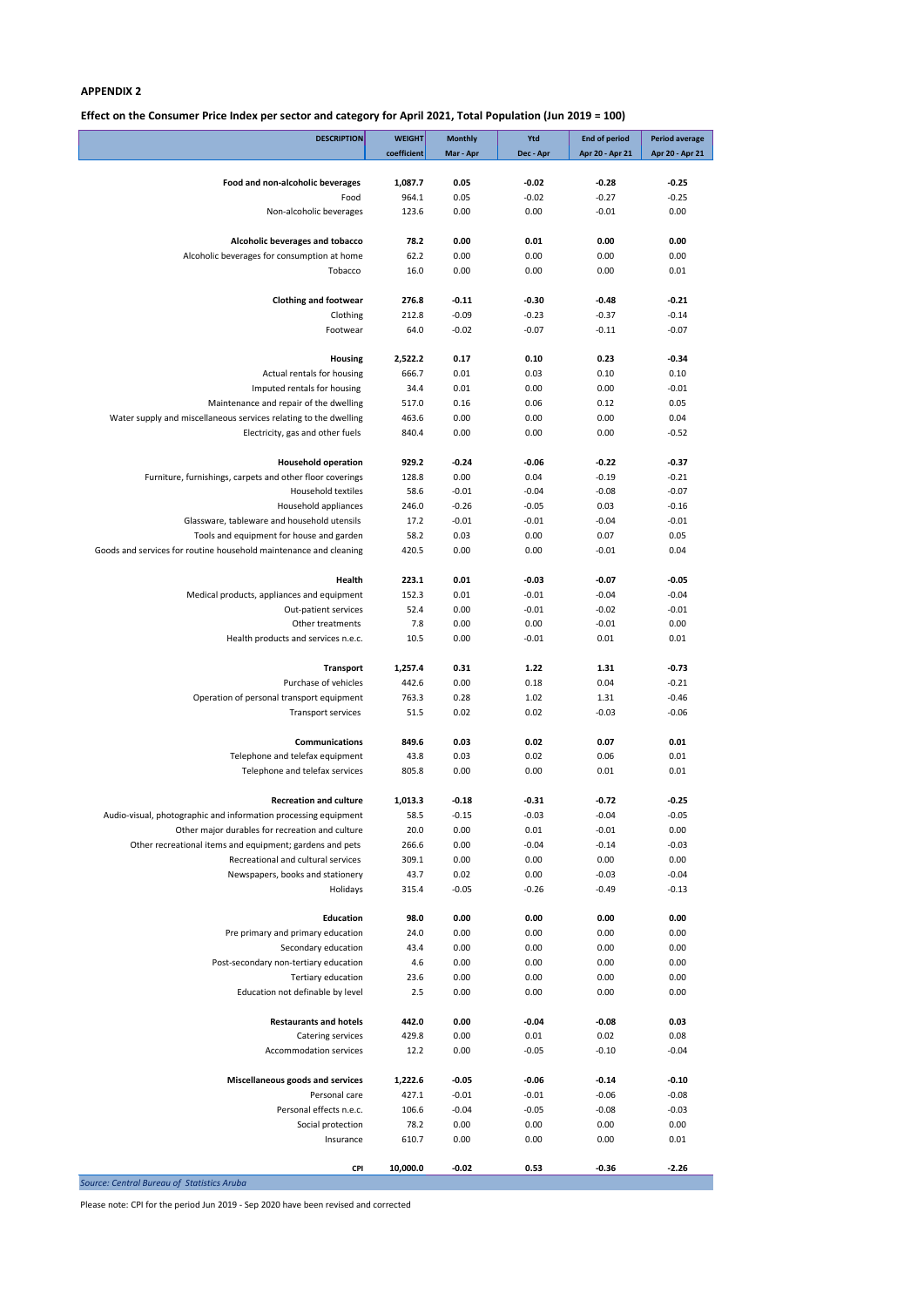## **Monthly & Yearly Changes (%) and effect in the Food & catering services for April 2021, Total Population (Jun 2019 = 100)**

|                                              |               |                | % Change             |           | <b>Effect</b>        |  |
|----------------------------------------------|---------------|----------------|----------------------|-----------|----------------------|--|
| <b>DESCRIPTION</b>                           | <b>WEIGHT</b> | <b>Monthly</b> | <b>End of period</b> | Monthly   | <b>End of period</b> |  |
|                                              | coefficient   | Mar - Apr      | Apr 20 - Apr 21      | Mar - Apr | Apr 20 - Apr 21      |  |
| Food & catering services                     | 1,517.5       | 0.3            | $-1.6$               | 0.049     | $-0.255$             |  |
|                                              |               |                |                      |           |                      |  |
| Food at home                                 | 1,087.7       | 0.5            | $-2.5$               | 0.050     | $-0.276$             |  |
| <b>Bread and cereals</b>                     | 178.1         | 0.6            | $-3.6$               | 0.011     | $-0.065$             |  |
|                                              |               | 0.0            |                      |           | 0.003                |  |
| Rice<br><b>Bread</b>                         | 23.5<br>72.1  |                | 1.1<br>$-1.5$        | 0.000     |                      |  |
|                                              |               | 1.7            |                      | 0.012     | $-0.011$             |  |
| Pasta products                               | 9.2<br>73.3   | 1.7            | $-2.9$               | 0.001     | $-0.003$<br>$-0.054$ |  |
| Other cereals and cereal products            |               | $-0.4$         | $-7.3$               | $-0.002$  |                      |  |
| Meat                                         | 242.5         | $1.2$          | $-0.9$               | 0.030     | $-0.022$             |  |
| <b>Bovine</b>                                | 67.3          | 1.2            | $-0.1$               | 0.008     | $-0.001$             |  |
| Swine                                        | 25.5          | $-1.0$         | 3.9                  | $-0.003$  | 0.010                |  |
| Poultry                                      | 75.7          | 2.2            | $-5.9$               | 0.015     | $-0.045$             |  |
| Other meat and meat preparations             | 74.0          | 1.2            | 1.8                  | 0.009     | 0.014                |  |
|                                              |               |                |                      |           |                      |  |
| Fish and other seafood                       | 49.0          | 0.1            | $-1.2$               | 0.000     | $-0.006$             |  |
| Fish and seafood preparations                | 49.0          | 0.1            | $-1.2$               | 0.000     | $-0.006$             |  |
| Milk, cheese and eggs                        | 135.3         | 0.5            | $-1.0$               | 0.007     | $-0.015$             |  |
| Cheese                                       | 55.4          | 0.3            | 2.8                  | 0.002     | 0.016                |  |
| Eggs                                         | 16.6          | 1.1            | $-8.7$               | 0.002     | $-0.017$             |  |
| Milk                                         | 40.0          | 0.8            | $-2.1$               | 0.003     | $-0.008$             |  |
|                                              |               | 0.0            |                      |           |                      |  |
| Other milk products                          | 23.3          |                | $-2.2$               | 0.000     | $-0.005$             |  |
| Oils and fats                                | 32.2          | $-0.2$         | $-3.9$               | $-0.001$  | $-0.013$             |  |
| Corn oil                                     | 2.8           | $-0.5$         | 6.4                  | 0.000     | 0.002                |  |
| Butter and margarine                         | 9.2           | $-0.8$         | $-0.9$               | $-0.001$  | $-0.001$             |  |
| Other oils and fats                          | 20.1          | 0.1            | $-6.6$               | 0.000     | $-0.013$             |  |
|                                              |               |                |                      |           |                      |  |
| Fruit                                        | 97.6          | $-0.2$         | $-4.0$               | $-0.002$  | $-0.038$             |  |
| Oranges                                      | 9.4           | $-0.4$         | 1.2                  | 0.000     | 0.001                |  |
| Bananas and plantains                        | 19.9          | $-3.1$         | $-15.5$              | $-0.005$  | $-0.026$             |  |
| Apples                                       | 9.3           | 2.1            | 14.9                 | 0.002     | 0.013                |  |
| Avocado                                      | 5.0           | 2.4            | 1.8                  | 0.001     | 0.001                |  |
| Grapes                                       | 9.2           | 0.2            | 14.3                 | 0.000     | 0.012                |  |
| <b>Nuts</b>                                  | 11.9          | $-0.2$         | $-5.5$               | 0.000     | $-0.007$             |  |
| Lemons and mandarins                         | 6.0           | 0.1            | $-17.1$              | 0.000     | $-0.010$             |  |
| Cherries and strawberries                    | 8.8           | $-0.7$         | $-7.8$               | $-0.001$  | $-0.009$             |  |
| Melons and watermelons                       | 7.7           | 1.8            | $-8.6$               | 0.001     | $-0.006$             |  |
| Papayas and pineapples                       | 6.9           | 0.6            | $-9.0$               | 0.000     | $-0.006$             |  |
| Other fruits and fruit products              | 3.5           | $-2.5$         | $-3.8$               |           | $-0.001$             |  |
|                                              |               |                |                      | $-0.001$  |                      |  |
| <b>Potatoes and other tubers</b>             | 18.2          | $1.7$          | $-11.7$              | 0.002     | $-0.019$             |  |
| Potatoes                                     | 12.2          | 2.8            | $-16.1$              | 0.002     | $-0.016$             |  |
| Other tubers                                 | 2.0           | $-1.0$         | 0.1                  | 0.000     | 0.000                |  |
| Sweet potatoes and yucca                     | 4.0           | 0.9            | $-6.3$               | 0.000     | $-0.002$             |  |
|                                              |               |                |                      |           |                      |  |
| Vegetables                                   | 89.1          | 0.8            | $-10.9$              | 0.006     | $-0.090$             |  |
| Lettuce                                      | 6.8           | $-11.2$        | $-49.2$              | $-0.003$  | $-0.025$             |  |
| Tomatoes                                     | 9.7           | 0.7            | $-18.3$              | 0.001     | $-0.018$             |  |
| Onions and garlic                            | 18.7          | 2.6            | $-8.2$               | 0.004     | $-0.014$             |  |
| Celery and broccoli                          | 15.3          | 5.9            | $-10.4$              | 0.006     | $-0.013$             |  |
| Other vegetables                             | 15.3          | $-0.7$         | $-8.6$               | $-0.001$  | $-0.013$             |  |
| Other preserved or processed vegetables      | 8.4           | $-0.7$         | 2.2                  | $-0.001$  | 0.002                |  |
| Frozen vegetable mixtures                    | 14.8          | 0.0            | $-6.0$               | 0.000     | $-0.009$             |  |
|                                              |               |                |                      |           |                      |  |
| Sugar, jam, honey and other confectionery    | 42.0          | $-0.5$         | 0.8                  | $-0.002$  | 0.004                |  |
| Sugar                                        | 12.1          | $-0.3$         | 5.3                  | 0.000     | 0.007                |  |
| Jams and jellies                             | 2.5           | $-2.6$         | $-6.0$               | $-0.001$  | $-0.002$             |  |
| Other confectionery products                 | 27.5          | $-0.4$         | $-0.6$               | $-0.001$  | $-0.002$             |  |
| Food products n.e.c.                         | 80.1          | 0.3            | $-1.0$               | 0.002     | $-0.008$             |  |
| Other food products                          | 80.1          | 0.3            | $-1.0$               | 0.002     | $-0.008$             |  |
|                                              |               |                |                      |           |                      |  |
| Non-alcoholic beverages                      | 123.6         | $-0.3$         | $-0.4$               | $-0.003$  | $-0.006$             |  |
| Coffee and tea                               | 20.9          | $-0.1$         | $-3.2$               | 0.000     | $-0.007$             |  |
| Other non-alcoholic beverages                | 14.6          | 0.0            | 1.8                  | 0.000     | 0.003                |  |
| Soft and sports drinks                       | 31.0          | 0.1            | 1.1                  | 0.000     | 0.003                |  |
| Fruit juices                                 | 57.1          | $-0.6$         | $-0.8$               | $-0.004$  | $-0.005$             |  |
|                                              |               |                |                      |           |                      |  |
| Food away from home                          | 429.8         | 0.0            | 0.5                  | $-0.001$  | 0.021                |  |
| Food and beverage consumption away from home | 429.8         | 0.0            | 0.5                  | $-0.001$  | 0.021                |  |
| Other goods and services                     | 8,482.5       | $-0.1$         | $-0.1$               | $-0.071$  | $-0.107$             |  |
| Other goods                                  | 4,735.8       | $-0.1$         | 1.1                  | $-0.069$  | 0.499                |  |
|                                              |               |                |                      |           | $-0.606$             |  |
| Other services                               | 3,746.7       | $0.0\,$        | $-1.6$               | $-0.002$  |                      |  |
| CPI                                          | 10,000        | $-0.02$        | $-0.4$               | $-0.022$  | $-0.362$             |  |
| Source: Central Bureau of Statistics Aruba   |               |                |                      |           |                      |  |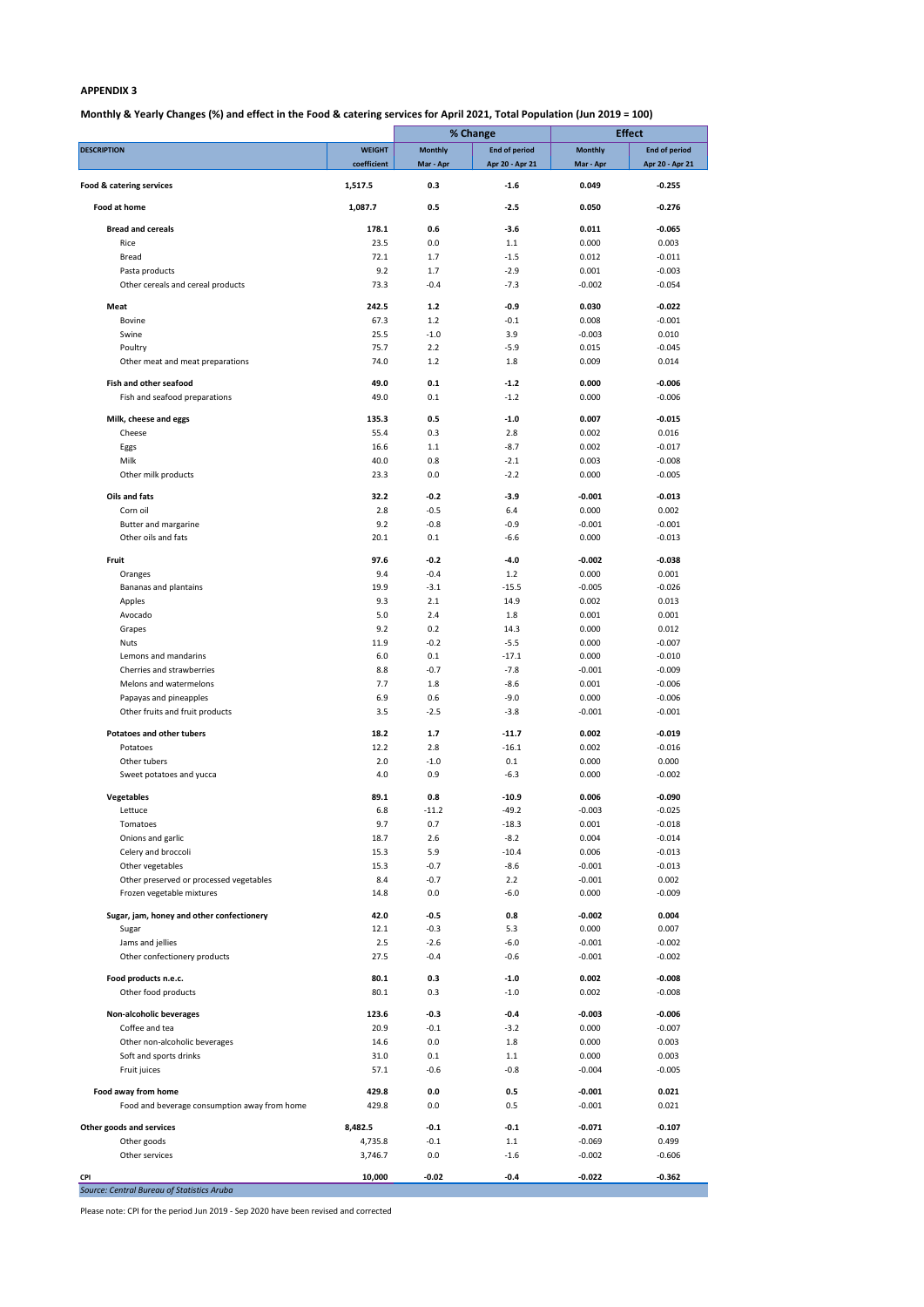# **Overview of Consumer Price Index (CPI) 2020 - 2021, (Jun 2019 = 100)**

|                                       |                         |                   |                  |                         |                |         | <b>YEAR: 2021</b> |               | <b>YEAR: 2020</b> |                  |                  |               |
|---------------------------------------|-------------------------|-------------------|------------------|-------------------------|----------------|---------|-------------------|---------------|-------------------|------------------|------------------|---------------|
|                                       | <b>Base</b>             | <b>Base</b>       | <b>Base</b>      | <b>Base</b>             |                |         | <b>CHANGE</b>     |               |                   |                  | <b>CHANGE</b>    |               |
|                                       | <b>Jun-19</b>           | <b>Jun-19</b>     | <b>Jun-19</b>    | <b>Jun-19</b>           | <b>Monthly</b> | Year-to | Yearly            | <b>Period</b> | <b>Monthly</b>    | Year-to          | Yearly           | <b>Period</b> |
|                                       | $=100.0$                | $=100.0$          | $=100.0$         | $=100.0$                |                | date    |                   | average       |                   | date             |                  | average       |
|                                       |                         |                   |                  |                         |                |         |                   |               |                   |                  |                  |               |
| <b>Total Population</b>               | Jan.'20<br>99.57        | Dec.'19<br>100.13 | Jan.'21<br>96.89 | <b>Dec.'20</b><br>97.06 | $-0.2$         | $-0.2$  | $-2.7$            | $-1.8$        | $-0.6$            | -0.6             | 3.4              | 3.9           |
| Low Income                            | 99.19                   | 99.88             | 96.80            | 96.95                   | $-0.2$         | $-0.2$  | $-2.4$            |               | $-0.7$            | $-0.7$           | 2.7              |               |
| High Income                           | 99.74                   | 100.25            | 96.91            | 97.10                   | $-0.2$         | $-0.2$  | $-2.8$            |               | $-0.5$            | $-0.5$           | 3.7              |               |
|                                       |                         |                   |                  |                         |                |         |                   |               |                   |                  |                  |               |
|                                       | <b>Feb.'20</b>          | Jan.'20           | Feb.'21          | Jan.'21                 |                |         |                   |               |                   |                  |                  |               |
| <b>Total Population</b>               | 98.90                   | 99.57             | 97.00            | 96.89                   | 0.1            | $-0.1$  | $-1.9$            | $-2.2$        | $-0.7$            | $-1.2$           | 2.3              | 3.9           |
| Low Income                            | 98.56                   | 99.19             | 96.92            | 96.80                   | 0.1            | 0.0     | $-1.7$            |               | $-0.6$            | $-1.3$           | 1.7              |               |
| High Income                           | 99.06                   | 99.74             | 97.01            | 96.91                   | 0.1            | $-0.1$  | $-2.1$            |               | $-0.7$            | $-1.2$           | 2.6              |               |
|                                       | Mar.'20                 | Feb.'20           | Mar.'21          | Feb.'21                 |                |         |                   |               |                   |                  |                  |               |
| <b>Total Population</b>               | 98.67                   | 98.90             | 97.59            | 97.00                   | 0.6            | 0.5     | $-1.1$            | $-2.3$        | $-0.2$            | $-1.5$           | 0.7              | 3.6           |
| Low Income                            | 98.35                   | 98.56             | 97.49            | 96.92                   | 0.6            | 0.6     | $-0.9$            |               | $-0.2$            | $-1.5$           | 0.1              |               |
| High Income                           | 98.82                   | 99.06             | 97.63            | 97.01                   | 0.6            | 0.5     | $-1.2$            |               | $-0.2$            | $-1.4$           | 0.9              |               |
|                                       | Apr.'20                 | Mar.'20           | Apr.'21          | <b>Mar.'21</b>          |                |         |                   |               |                   |                  |                  |               |
| <b>Total Population</b>               | 97.93                   | 98.67             | 97.57            | 97.59                   | $-0.02$        | 0.5     | $-0.4$            | $-2.3$        | $-0.8$            | $-2.2$           | $-0.9$           | 3.2           |
| Low Income                            | 97.66                   | 98.35             | 97.52            | 97.49                   | 0.03           | 0.6     | -0.1              |               | $-0.7$            | $-2.2$           | $-1.0$           |               |
| High Income                           | 98.04                   | 98.82             | 97.58            | 97.63                   | $-0.05$        | 0.5     | $-0.5$            |               | $-0.8$            | $-2.2$           | $-0.8$           |               |
|                                       |                         |                   |                  |                         |                |         |                   |               |                   |                  |                  |               |
|                                       | May'20                  | Apr.'20           | May'21           | Apr.'21                 |                |         |                   |               |                   |                  |                  |               |
| <b>Total Population</b><br>Low Income | 97.63                   | 97.93<br>97.66    |                  |                         |                |         |                   |               | $-0.3$<br>$-0.3$  | $-2.5$           | $-1.6$<br>$-2.1$ | 2.6           |
| High Income                           | 97.38<br>97.74          | 98.04             |                  |                         |                |         |                   |               | $-0.3$            | $-2.5$<br>$-2.5$ | $-1.4$           |               |
|                                       |                         |                   |                  |                         |                |         |                   |               |                   |                  |                  |               |
|                                       | Jun'20                  | May'20            | <u>Jun'21</u>    | May'21                  |                |         |                   |               |                   |                  |                  |               |
| <b>Total Population</b>               | 97.14                   | 97.63             |                  |                         |                |         |                   |               | $-0.5$            | $-3.0$           | $-2.9$           | 2.0           |
| Low Income                            | 96.92                   | 97.38             |                  |                         |                |         |                   |               | $-0.5$            | $-3.0$           | $-3.1$           |               |
| High Income                           | 97.22                   | 97.74             |                  |                         |                |         |                   |               | $-0.5$            | $-3.0$           | $-2.8$           |               |
|                                       | <b>Jul'20</b>           | <b>Jun'20</b>     | Jul'21           | Jun'21                  |                |         |                   |               |                   |                  |                  |               |
| <b>Total Population</b>               | 96.83                   | 97.14             |                  |                         |                |         |                   |               | $-0.3$            | $-3.3$           | $-3.2$           | 1.4           |
| Low Income                            | 96.95                   | 96.92             |                  |                         |                |         |                   |               | 0.0               | $-2.9$           | $-3.0$           |               |
| High Income                           | 96.76                   | 97.22             |                  |                         |                |         |                   |               | $-0.5$            | $-3.5$           | $-3.3$           |               |
|                                       | Aug.'20                 | <b>Jul'20</b>     | Aug.'21          | <b>Jul'21</b>           |                |         |                   |               |                   |                  |                  |               |
| <b>Total Population</b>               | 97.45                   | 96.83             |                  |                         |                |         |                   |               | 0.6               | $-2.7$           | $-2.5$           | 0.9           |
| Low Income                            | 97.56                   | 96.95             |                  |                         |                |         |                   |               | 0.6               | $-2.6$           | $-2.4$           |               |
| High Income                           | 97.39                   | 96.76             |                  |                         |                |         |                   |               | 0.6               | $-2.7$           | $-2.5$           |               |
|                                       |                         |                   |                  |                         |                |         |                   |               |                   |                  |                  |               |
| <b>Total Population</b>               | <u>Sep.'20</u><br>97.14 | Aug.'20<br>97.45  | Sep.'21 Aug.'21  |                         |                |         |                   |               | $-0.3$            | $-3.0$           | $-2.3$           | 0.4           |
| Low Income                            | 97.15                   | 97.56             |                  |                         |                |         |                   |               | $-0.4$            | $-3.0$           | $-2.4$           |               |
| High Income                           | 97.12                   | 97.39             |                  |                         |                |         |                   |               | $-0.3$            | $-3.0$           | $-2.3$           |               |
|                                       |                         |                   |                  |                         |                |         |                   |               |                   |                  |                  |               |
|                                       | Oct.'20                 | Sep.'20           | Oct.'21 Sep.'21  |                         |                |         |                   |               |                   |                  |                  |               |
| <b>Total Population</b>               | 96.97                   | 97.14             |                  |                         |                |         |                   |               | $-0.2$            | $-3.2$           | $-2.8$           | $-0.2$        |
| Low Income                            | 97.03                   | 97.15             |                  |                         |                |         |                   |               | $-0.1$            | $-3.1$           | $-2.8$           |               |
| High Income                           | 96.93                   | 97.12             |                  |                         |                |         |                   |               | $-0.2$            | $-3.2$           | $-2.8$           |               |
|                                       | Nov.'20                 | Oct.'20           | Nov.'21 Oct.'21  |                         |                |         |                   |               |                   |                  |                  |               |
| <b>Total Population</b>               | 96.93                   | 96.97             |                  |                         |                |         |                   |               | $-0.04$           | $-3.2$           | $-2.7$           | $-0.8$        |
| Low Income                            | 96.94                   | 97.03             |                  |                         |                |         |                   |               | $-0.1$            | $-3.2$           | $-2.6$           |               |
| High Income                           | 96.91                   | 96.93             |                  |                         |                |         |                   |               | $-0.02$           | $-3.2$           | $-2.7$           |               |
|                                       | Dec.'20                 | Nov.'20           |                  | Dec.'21 Nov.'21         |                |         |                   |               |                   |                  |                  |               |
| <b>Total Population</b>               | 97.06                   | 96.93             |                  |                         |                |         |                   |               | 0.1               | $-3.1$           | $-3.1$           | $-1.3$        |
| Low Income                            | 96.95                   | 96.94             |                  |                         |                |         |                   |               | 0.01              | $-3.2$           | $-2.9$           |               |
| High Income                           | 97.10                   | 96.91             |                  |                         |                |         |                   |               | 0.2               | $-3.0$           | $-3.1$           |               |
|                                       |                         |                   |                  |                         |                |         |                   |               |                   |                  |                  |               |

*Source: Central Bureau of Statistics Aruba*